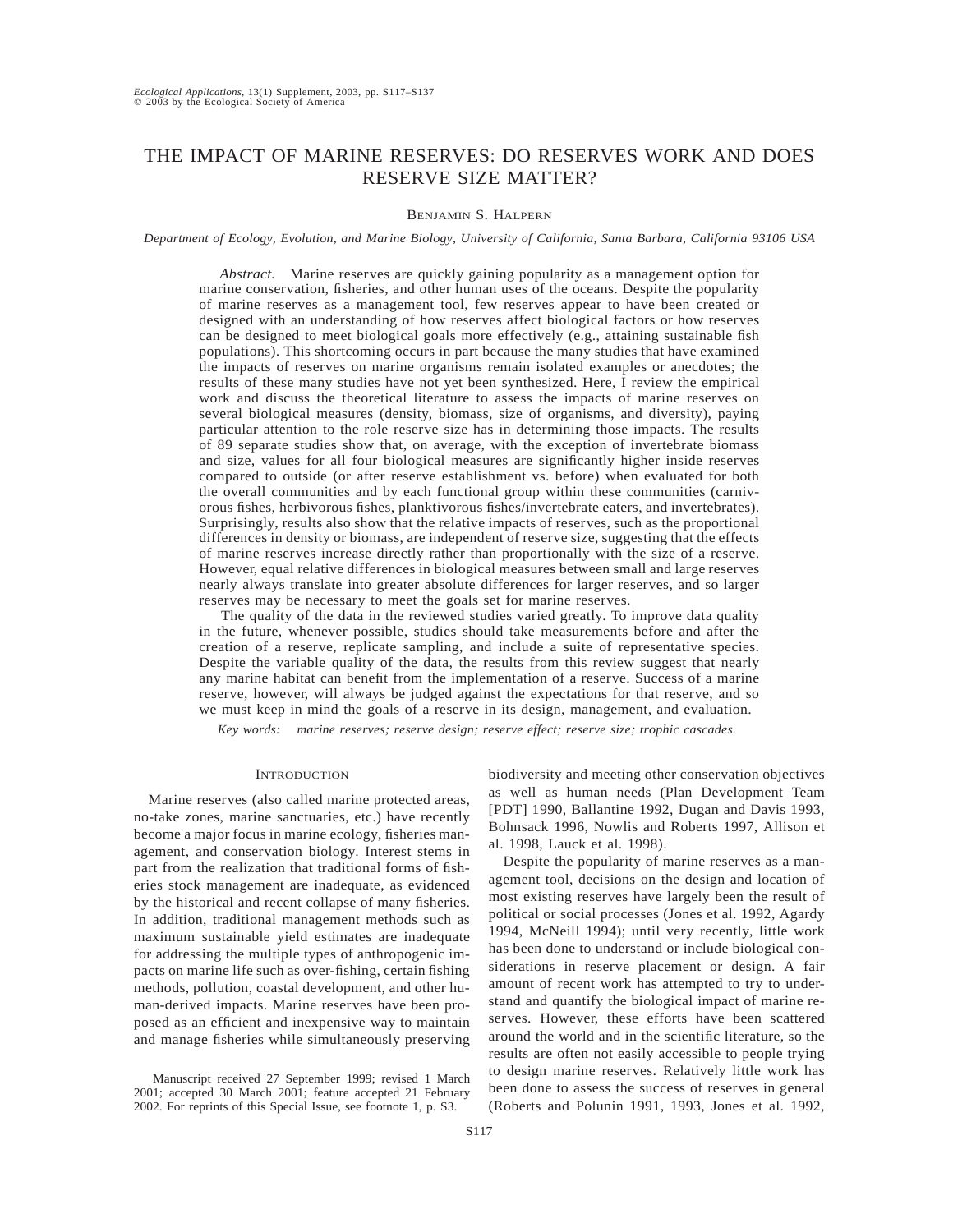Dugan and Davis 1993), and all of it has been anecdotal in nature. In an attempt to draw together all of these results, I have reviewed and synthesized the findings of marine reserve evaluations in order to assess the effectiveness of marine reserves. In particular, I evaluated how marine reserves have affected four biological measures (density, biomass, size, and diversity of organisms) within the reserves, and examined if reserve size influences the magnitude of these reserve effects. Specifically, I asked:

1) What are the impacts of marine reserves on the above four biological measures?

2) Is the magnitude of the effect of a reserve on biological measures related to the size of the reserve (i.e., does size matter)?

3) Does trophic structure change with the implementation of a reserve?

4) Does the goal of a reserve (e.g., fishery management vs. biodiversity conservation) influence how large a reserve needs to be?

5) What biases or problems exist in the current literature regarding reserve assessment and/or reserve design, and what can be done to remedy these problems?

Theoretical endeavors have produced some predictions for a few of these questions. Modeling efforts aimed at fisheries management have suggested that biomass of reproductively active fish (spawning stock biomass) should generally increase as a result of reserve protection (Polacheck 1990, DeMartini 1993, Quinn et al. 1993, Attwood and Bennett 1995, Man et al. 1995). Concomitantly, reserves are predicted to increase spillover of fishes to areas outside of the reserve, an effect that is likely to be positively correlated with higher density of fishes inside the reserve (Russ et al. 1992, Hockey and Branch 1994). Organism size and diversity are generally assumed to follow these trends as well, since reserve protection should allow for individual organisms to grow larger (i.e., not be fished out of the system once they reach a certain size) and may also provide protection for species that are normally fished to local extinction. This review will help assess the validity of these predictions.

No direct efforts have been made to evaluate how reserve size itself affects the impact of reserves on any of these biological measures, although it is usually assumed that bigger reserves will always be ''better.'' The literature on the theory of island biogeography (MacArthur and Wilson 1967; reviewed by Diamond and May 1976) predicts that species diversity should increase with area, and so larger reserves should contain more species. However, the theory of island biogeography does not address how reserve protection might influence species diversity at a particular location, and so few predictions can be made about how reserve size might affect the impact marine reserves have on species diversity. This review in particular addresses if reserve size affects the impact marine reserves might have on all four biological measures (density, biomass, size, and diversity).

Marine reserves are also predicted to lead to trophic cascade effects, in that protection from fishing may allow top predators to become more abundant in a reserve, which may in turn reduce the abundance of prey, releasing the subsequent trophic level from predation pressure, etc. (Steneck 1998; see also Sala et al. 1998). If this general pattern holds across reserves, then large increases in carnivore abundance and/or size should be associated with smaller differences or even reductions in prey populations.

Independent of the many predictions of the above models, most people simply assume that marine reserves provide the functions expected of them (such as increasing numbers of fish within and outside a reserve). Reserve success stories end up serving as the primary evidence for these assumptions, even though many examples exist where reserves did not provide the necessary functions. The main goal of this review is to evaluate the success of marine reserves in a quantitative way, and to assess what role reserve size plays in determining the magnitude of the reserve effect.

# **METHODS**

# *Source selection*

This review addresses the biological impacts of marine reserves and the implications of these impacts for reserve design. I limited my literature search, therefore, primarily to ecological journals. Policy and management journals, which deal with issues such as costefficient design, selection criteria, prioritization schemes, etc., do not include biological data and so are not relevant to this review.

I searched for empirical research in which reserves were actually surveyed. Criteria for inclusion of a study in this review were that (1) data from both before and after the creation of the reserve or from inside and outside of a reserve were reported, (2) no known harvesting occurred within the marine reserve, and (3) the observations measured at least some of the biological variables of interest. Studies examining processes only inside a reserve were not included because they did not have a control site. Similarly, I omitted surveys concerning the impact of marine reserves on fishing effort because they did not address biological measures. Finally, I looked only at no-take reserves because it allowed me to exclude fishing effort as a possible factor affecting the impact of reserves. I included work from gray literature (e.g., conference proceedings, reports, lab bulletins, etc.) if it met my criteria. Using these criteria, I found 89 empirical studies of marine reserve effect that made 112 independent measures of marine reserves (i.e., some studies examined several reserves, and some reserves were examined by several different studies). Of these 89 studies, I was able to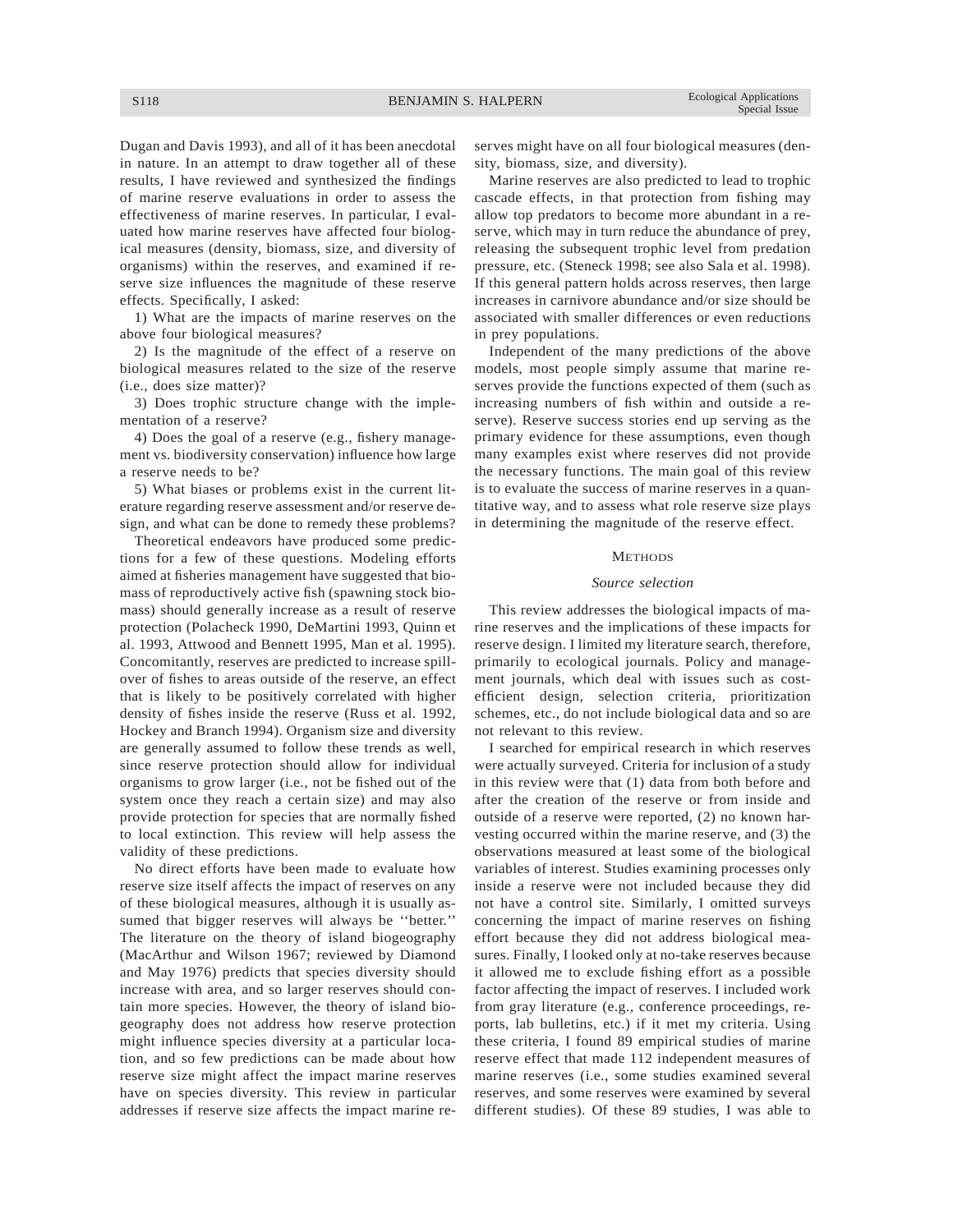use 81 for qualitative analyses and 69 for quantitative analyses.

TABLE 1. Fish families and their functional group classifications.

I also examined theoretical articles for predictions about how biological measures should respond to reserve protection, but only if a significant portion of the article addressed biological issues of marine reserve design. These articles often proposed models or offered reviews of specific issues (many of these I discussed in *Introduction*). Most management and policy literature addresses logistical, economic, or sociological aspects of marine reserves and was not included in this review.

### *Data extraction and formatting*

To determine the size of a reserve, I considered only the part of the reserve that was fully protected (i.e., a no-take zone; in two cases it was a zone of no spearfishing). If the source paper did not mention the reserve size specifically, I used the World Conservation Monitoring Center's web site, $1$  McArdle (1997), or communication with the authors of the studies to determine reserve size. I was unable to find sizes for five reserves and therefore only include them in my analyses of general reserve effect. The appendix lists the reserve sizes I was able to find.

Although the way in which data were reported varied among the studies of reserve effect, the type of data reported was fairly consistent. Studies examined the effect of marine reserves on the density, biomass, mean size, and diversity (measured as species richness) of organisms within the reserves, although few studies examined all four of these biological variables. The effect of the marine reserves on these measures was reported either as a qualitative trend (e.g., ''fish density was higher in the marine reserve'') or a quantitative difference (e.g., ''lobster biomass increased 250% since the date of inception of the marine reserve''). I recorded both of these types of data as a trend of the reserve having higher values than nonreserve areas. The latter example I also recorded as a numerical difference of 3.5 (i.e., 250% equals a 3.5-fold increase).

An overall trend and the mean for all numerical values were calculated for all species examined in a given study, regardless of the number of species in each study. In five cases (Moreno et al. 1984, 1986, Castilla and Duran 1985, Cole et al. 1990, MacDiarmid and Breen 1992), several species were examined but results were presented for only one or a few species. Overall values in these cases represent only the species with reported data. Since many studies only examined a single species, overall values can represent anywhere from one to several hundred species.

In separate analyses, I examined data by functional group when it was provided. The functional groups were invertebrates, herbivorous fishes, planktivorous/

| Herbivores                                                                        | Planktivores/<br>invertebrate<br>eaters                                                                                                                                                                                                                                                                             | Carnivores                                                                                                                                                                                                                                                                                                |
|-----------------------------------------------------------------------------------|---------------------------------------------------------------------------------------------------------------------------------------------------------------------------------------------------------------------------------------------------------------------------------------------------------------------|-----------------------------------------------------------------------------------------------------------------------------------------------------------------------------------------------------------------------------------------------------------------------------------------------------------|
| Acanthuridae<br>Kyphosidae<br>Pomacentridae<br>Scaridae<br>Siganidae<br>Zanclidae | Anthiidae<br>Apogonidae<br>Atherinidae<br>Balistidae<br>Belonidae<br>Caesionidae<br>Chaetodontidae<br>Clupeidae<br>Dasyatidae<br>Diodontidae<br>Gerreidae<br>Gobiidae<br>Holocentridae<br>Labridae<br>Lagocephalidae<br>Myliobatidae<br>Mullidae<br>Nemipteridae<br>Pomacanthidae<br>Syngnathidae<br>Tetraodontidae | Batrachoididae<br><b>Bothidae</b><br>Carangidae<br>Carcharhinidae<br>Centracanthidae<br>Centropomidae<br>Coracinidae<br>Gadidae<br>Haemulidae<br>Letherinidae<br>Lutjanidae<br>Muraenidae<br>Pomatomidae<br>Sciaenidae<br>Scombridae<br>Scorpaenidae<br>Serranidae<br>Soleidae<br>Sparidae<br>Sphyranidae |
|                                                                                   |                                                                                                                                                                                                                                                                                                                     |                                                                                                                                                                                                                                                                                                           |

*Notes:* These classifications are natural groupings based on those made in the reviewed literature. Mugilidae, Elopidae, Ariidae, Ephippidae, Cichlidae, and Blennidae, which were observed in a few of the studies reviewed here, do not fit well into a single category and so are not included in functional group analyses. They are included in overall values and analyses.

invertebrate-eating fishes, and carnivorous fishes (see Table 1 for fish family classifications). Data for families or species that did not fall into one of these functional groups (such as omnivores) were omitted since there were too few of these data to allow for separate statistical analyses. I treated each family (or species if the study only looked at a single or a few species) as a separate data point for analysis. This method avoided redundancy; many studies collected data for only one functional group, and if I were to sum all data for a functional group from a study and then calculate a mean, the functional group results would look very similar to the overall values. Calculating grand means of the functional-group data allowed for a more accurate picture of the effect reserve protection can have on a particular family or species, since each family or species value was recorded as a separate datum and not summed across all organisms within the same functional group within a study.

I extracted qualitative and quantitative data from the text, tables, and bar graphs presented in the articles. While data extraction from text and tables was straightforward, data extracted from graphs were slightly less precise, since these values were estimated by measuring the height of the bars against the *y*-axis. I tabulated data regardless of the reported significance values. Overall values of differences between reserve and nonreserve areas were often provided, or I calculated them

<sup>&</sup>lt;sup>1</sup> URL:  $\langle$ http://www.wcmc.org.uk:80/marine/data/ $\rangle$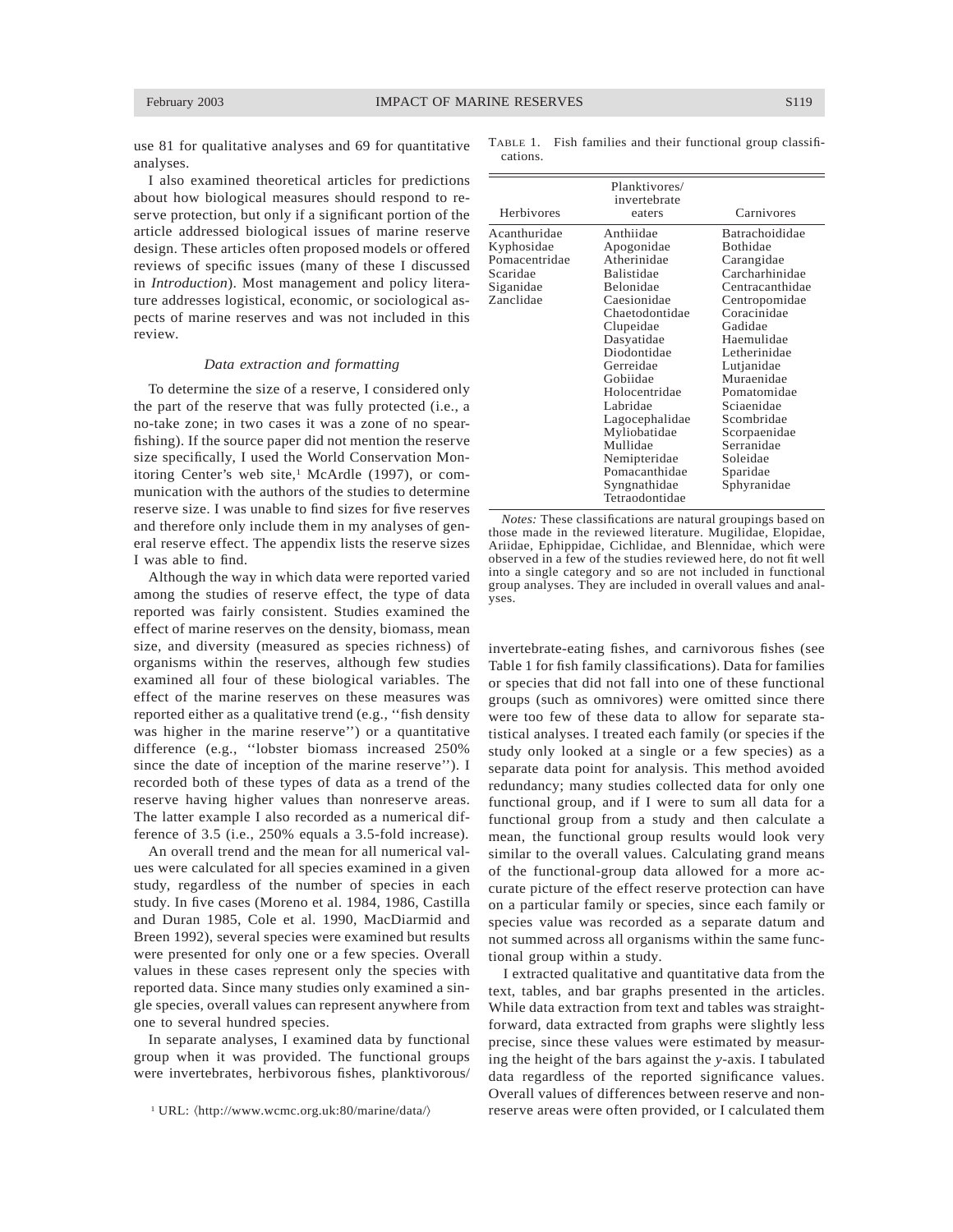

FIG. 1. Sizes of the reserves reviewed in this study. Reserve size is in square kilometers and is binned on a log scale. The range of reserve sizes is 0.002–846 km2.

Special Issue

as the mean of the summed values for all groups or species listed. For example, Roberts (1995) lists the overall density and biomass for fish inside and outside the marine reserve in Saba, Netherland Antilles, as well as density values for several families of fish. I used the overall totals to calculate differences in biological measures as a result of reserve protection, and then calculated values for each family and averaged those to give functional group differences.

Because overall values integrate across all species studied, an extremely abundant species can disproportionately influence these overall values. For example, Cole et al. (1990) report that all but one species had higher density inside the reserve compared to outside. The one species that was very abundant, however, was much more numerous outside the reserve, and so the mean overall value ends up indicating lower density levels as a result of reserve protection. Analysis of the data at the functional group level as well as for overall values allowed this sort of ''single-species'' influence to be isolated. Although total density for all fish was lower inside the reserve (the entire community value), functional group analysis showed that most species had higher values inside the reserve.

Data from relevant work were occasionally described in articles that I could not obtain (Ayling and Ayling 1986, as cited in Jones et al. 1992; Spanier 1984 and Hunt et al. 1991, both cited in Childress 1997); I included these data as separate entries in my database, but only as trends (except for one datum). All studies and data used in my analyses are listed in the appendix.

Most studies compared inside vs. outside a reserve at a single point in time, and so I report these data as the ratio of these values (inside divided by outside). Several studies were able to survey an area before and after a reserve was put in place; I present these data as the ratio of after divided by before. A few studies had both before/after and inside/outside (for reference) data (Alcala 1988, Russ and Alcala 1989, 1996, 1998*a*, *b*, Alcala and Russ 1990, Bennett and Attwood 1991, Dufour et al. 1995, Edgar and Barrett 1999). For these cases, I report values as the ratio of after to before, adjusted by the difference in the reference (outside) values over the same time period. Occasionally data were collected after protection of a marine reserve broke down (Davis 1977, Russ and Alcala 1996, 1998*a*). To standardize these results with the rest of the data, I report these values as if the effect were reversed. In other words, if density of a fish dropped with the loss of protection, I recorded the reserve as increasing the density of that fish.

Ratios greater than 1 represent higher levels of a biological measure within a reserve relative to nonreserve areas, while ratios between zero and one represent lower levels. If a biological measure began at or went to zero, I was unable to create a ratio and was therefore unable to use these data. To normalize the distribution of the ratios, I log-transformed the values. I use these log ratios for all analyses. In the end I back transformed ratios to aid in interpretation of the results. A reported ratio of 2.5 means that the value inside a reserve or after the establishment of a reserve was 2.5 times (or 150%) higher relative to outside (or before) the reserve.

In a few cases the trend was reported as not statistically significant, but I still used the data provided to calculate ratios. In these cases I recorded the trend as no difference but used the ratio for calculations of reserve and size effects on biological measures. For the majority of these cases the nonsignificant difference is in a negative direction; therefore, using these values can only add a slight bias against finding a positive reserve effect.

In seven cases (see Appendix), data from several noncontiguous reserves were presented as a single value. I treated these values as representing a single reserve of the summed sizes of the reserves. In only one case was the total size  $>30$  km<sup>2</sup>, and so this method should not create a bias for large reserves in my analyses of reserve size effects.

Several studies made multiple measurements in categories I did not consider in this review, such as by season  $(n = 2)$ , depth  $(n = 3)$ , habitat  $(n = 2)$ , size classes  $(n = 1)$ , or for several sites within a reserve  $(n)$  $= 6$ ). In these cases, I averaged the values into a single value. When data for multiple years were presented, I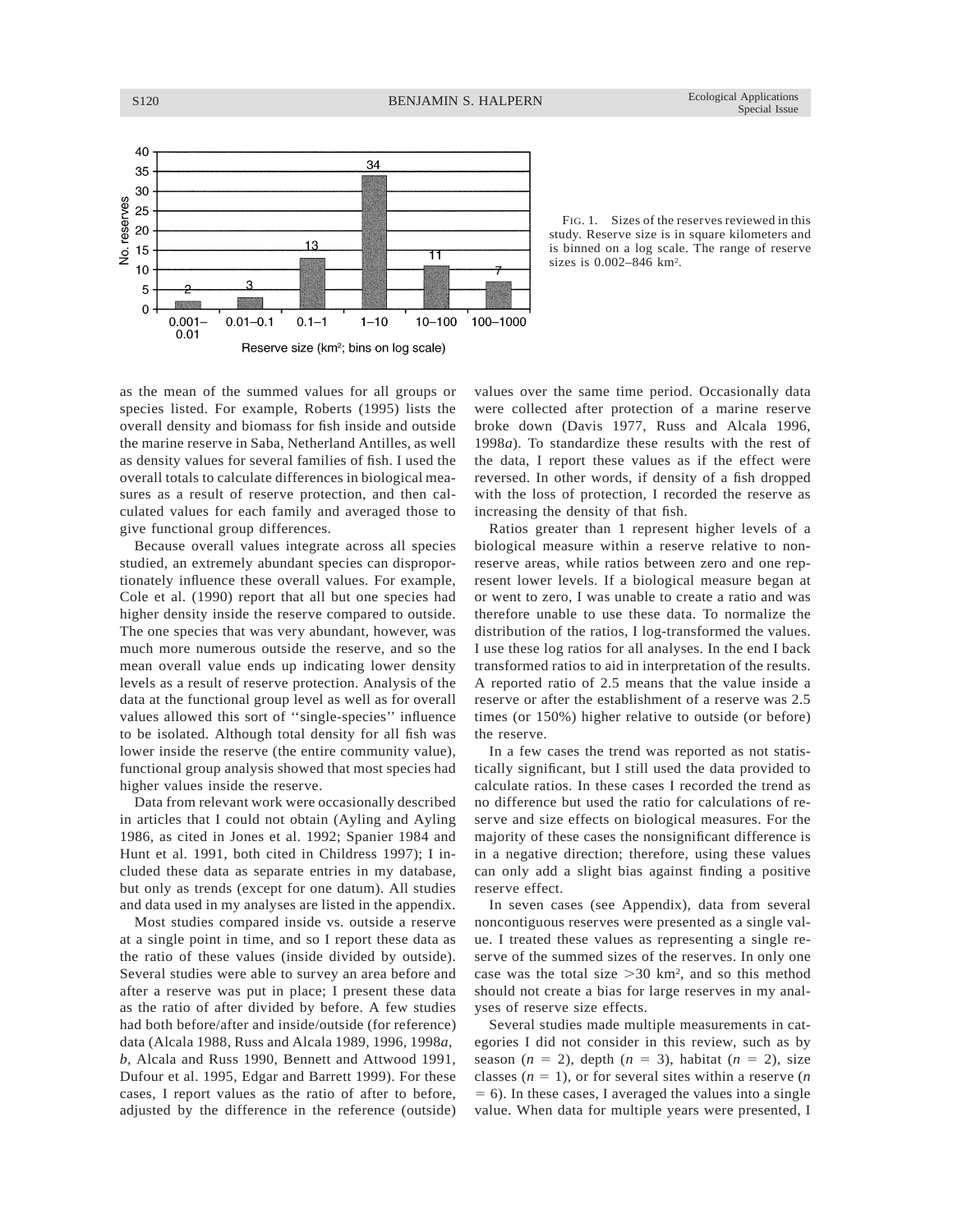

FIG. 2. Differences in biological measures (density [no./ area], biomass [mass/area], mean size of organism, and diversity [total species richness]) between inside a reserve and outside a reserve (or after vs. before) for all organisms (A) and for each functional group (B–E). The numbers of independent reserve measurements that were associated with each trend are plotted for each biological measure: white bars represent lower values inside the reserve, gray bars represent no difference between reserve and nonreserve areas, and dark bars represent higher values inside the reserve. *P* values above the bars are significance values for chi-square tests values

used only the data for the final year to allow for the longest time of protection and minimize the likelihood of a time effect (see *Discussion*). If reserve protection was initiated during the course of a study, then the data were treated as a before/after case.

In a few cases I needed to make minor calculations to make reported data congruent with the other studies. For example, if only a range of differences in some value was reported, I used the median of this range to approximate the mean difference. In two cases, only abundance values were given, with no reference to the area surveyed or the effort expended (Hunt et al. 1991; cited in Childress 1997, and Grigg 1994). I used these data to create ratio values, even though they might not accurately reflect the actual density of fish within the reserves. All other density values are per area or per effort.

A final difficulty arose in cases where only trends were reported and some species or families showed one trend while others showed a different trend. This occurred only three times (Duran and Castilla 1989, Bennett and Attwood 1991, Watson and Ormond 1994). In these cases, I used the trend for the majority of the species or families for overall values. For example, Watson and Ormond (1994) reported that 15 species had greater density inside the reserve, 34 showed no difference, and two showed lower density. I recorded this as a trend of no difference for overall density, even though many species did have greater numbers inside the reserve.

#### RESULTS

#### *General descriptions of reserves studied*

Reserve size varied over six orders of magnitude (see Fig. 1). Mean reserve size was 44.1 km<sup>2</sup>, although half of the reserves were between 1 and 10 km2 and the median reserve size was 4.0 km2 . The largest reserve (which was actually a collection of reserves) was 846 km<sup>2</sup>; the smallest reserve was 0.002 km<sup>2</sup>.

The number of species surveyed in each study also varied widely, but the majority of studies fell into one of two categories: almost half of the measurements were of five or fewer species, and almost half were of 50 or more species.

The distribution between studies conducted in tropical climates and those conducted in temperate climates was fairly equal. Forty-one percent of studies were conducted in temperate regions and the rest were conducted in tropical areas. However, nearly all of the studies looked at organisms associated with reefs coral reefs for tropical regions and rocky reefs and intertidal zones for temperate areas (although other

<sup>←</sup>

for chi-square tests of differences between frequencies among observations (null hypothesis: no difference in frequency); NS, not significant.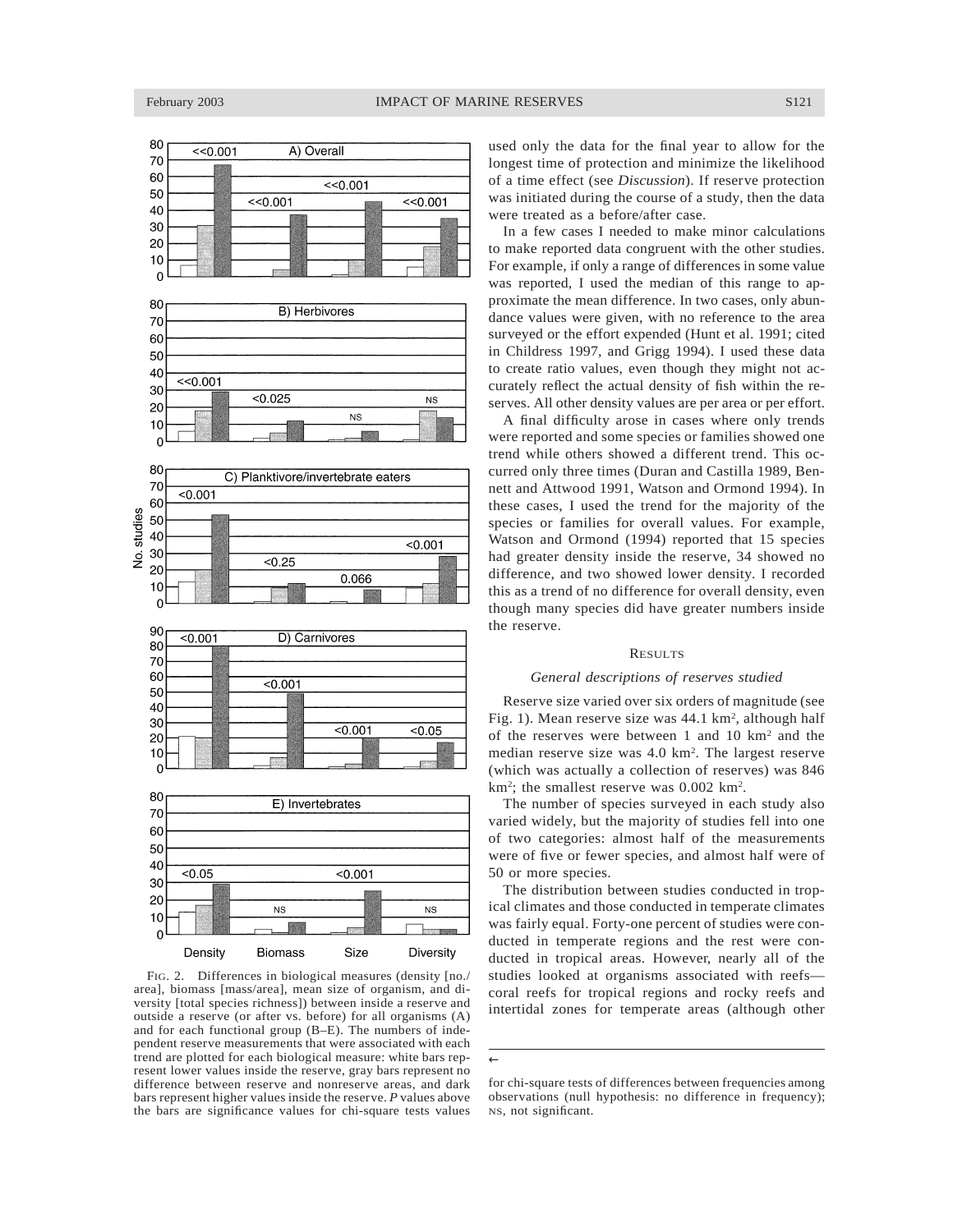| TABLE 2. Mean squares and F ratios for one-way ANOVA tests of the association of mean reserve size and the three trend |  |  |  |  |  |  |  |
|------------------------------------------------------------------------------------------------------------------------|--|--|--|--|--|--|--|
| categories (less than, no difference, greater than) for each biological measure in each functional group.              |  |  |  |  |  |  |  |

| Effect                                     | df                     | MS                           |                          | df                       | MS                      |                         |  |  |  |  |  |
|--------------------------------------------|------------------------|------------------------------|--------------------------|--------------------------|-------------------------|-------------------------|--|--|--|--|--|
| Density<br><b>Biomass</b><br>Organism size | 2.97<br>2, 38<br>2, 49 | 2528.1<br>204 465.0<br>594.8 | 0.179<br>11.084<br>0.068 | 2, 116<br>2, 53<br>2, 24 | 2821.9<br>610.8<br>1520 | 0.817<br>0.044<br>0.205 |  |  |  |  |  |
| Diversity                                  | 2, 56                  | 3798.3                       | 0.291                    | 2, 23                    | 119.3                   | 1.342                   |  |  |  |  |  |

*Notes: P* values for all cases are  $>0.07$ , except for overall biomass ( $P = 0.002$ ), suggesting that there is no effect of reserve size in qualitative changes associated with reserve establishment. Abbreviations:  $O =$  overall,  $C =$  carnivores,  $H =$ herbivores,  $P/I = planktivores/invertebrate eaters, and  $I = invertebrates$ .$ 

†Only two trend categories were available for these tests.

habitats such as seagrass beds existed within these reserves).

# *Qualitative results*

*Effect of marine reserves on biological measures*.— Overwhelmingly, reserves were associated with higher values of density, biomass, organism size, and diversity of species for overall trends and for all four functional groups (Fig. 2). Invertebrate biomass and size were the only exceptions. Moreover, few reserves showed lower levels for any biological measure. This pattern is particularly striking for the analysis of all species combined (overall group; Fig. 2A): 63% of reserves had higher density (Chi-square test,  $P \ll 0.001$ ), 90% of reserves had higher biomass ( $P \ll 0.001$ ), 80% of reserves had larger organisms ( $P \ll 0.001$ ), and 59% of reserves had higher diversity ( $P \ll 0.001$ ). Only a small minority of reserves had lower values for these biological measures (7%, 0%, 2%, and 10% of reserves had lower density, biomass, organism size, and diversity, respectively). Reserves in general, therefore, usually had higher values, less often had no effect, and rarely were associated with lower values of the four biological measures.

Results are similarly striking when analyzed by functional group. For carnivorous fishes (Fig. 2D), 66% of reserves had higher density ( $P \ll 0.001$ ), 84% of reserves had higher biomass ( $P \ll 0.001$ ), 83% of reserves had larger organisms ( $P < 0.001$ ), and 74% of reserves had higher diversity ( $P < 0.05$ ). Reserves rarely were associated with lower values for any measure for carnivores; lower values occurred in only 3–17% of the cases (Fig. 2D). For planktivorous and invertebrate-eating fishes (Fig. 2C), 62% of reserves had higher density ( $P \ll 0.001$ ), 55% of reserves had higher biomass ( $P < 0.025$ ), 55% of reserves had higher diversity ( $P < 0.005$ ), and 89% of reserves had larger organisms ( $P = 0.066$ ). Although the difference in the trend for size of planktivorous fishes is not quite statistically significant, all but one of the reserves were associated with larger such organisms. For the other biological measures, only 5–18% of the reserves had lower values (Fig. 2C).

Herbivorous fishes showed similar patterns (Fig. 2B): 53% of reserves had higher density  $(P < 0.01)$  and 63% of reserves had higher biomass ( $P < 0.05$ ). No difference existed between reserves and nonreserves for herbivore size or diversity; however, there was only one case of a lower value for both variables within reserves and six of nine cases showed positive differences in herbivore size. Therefore, herbivore size and diversity are usually higher or unchanged as a result of reserve protection. Herbivore density and biomass were lower in only 13% and 11% of the reserves, respectively.

Finally, for the invertebrate functional group (Fig. 2E), 50% of the reserves had higher density ( $P < 0.05$ ) and 83% had larger organisms ( $P < 0.001$ ), but biomass and diversity were not statistically different between reserve and nonreserve areas. Sample size for these latter two categories was fairly small  $(n = 11$  for biomass and  $n = 12$  for diversity), and so it is difficult to draw robust conclusions.

In summary, most of the biological measures were higher inside reserves. The next most common result was no difference from the non-reserve conditions. Rarely did reserves have lower values for density, biomass, size, or diversity, both overall and within functional groups.

# *The role of reserve size in determining reserve effect*

I also used the qualitative data to investigate whether reserve size influences the trends seen in the previous section. For instance, were reserves that showed the largest differences more likely to be larger reserves? In all cases but one, the mean size of reserves for each of the three trend categories (less than, no difference, and greater than) for both overall and functional group categories were statistically indistinguishable (one-way ANOVA,  $P \le 0.08$  for all cases; see Table 2). This result implies that the proportional effect of a reserve is independent of reserve size.

The only case where reserve size appeared to have an effect was for overall biomass. In this case, reserves were never associated with lower biomass levels (a trend of ''less than''). The mean size of a reserve in the no difference category was larger than the average reserve size in the ''greater than'' category (Tukey test,  $P < 0.05$ ), but one of the three reserves in the no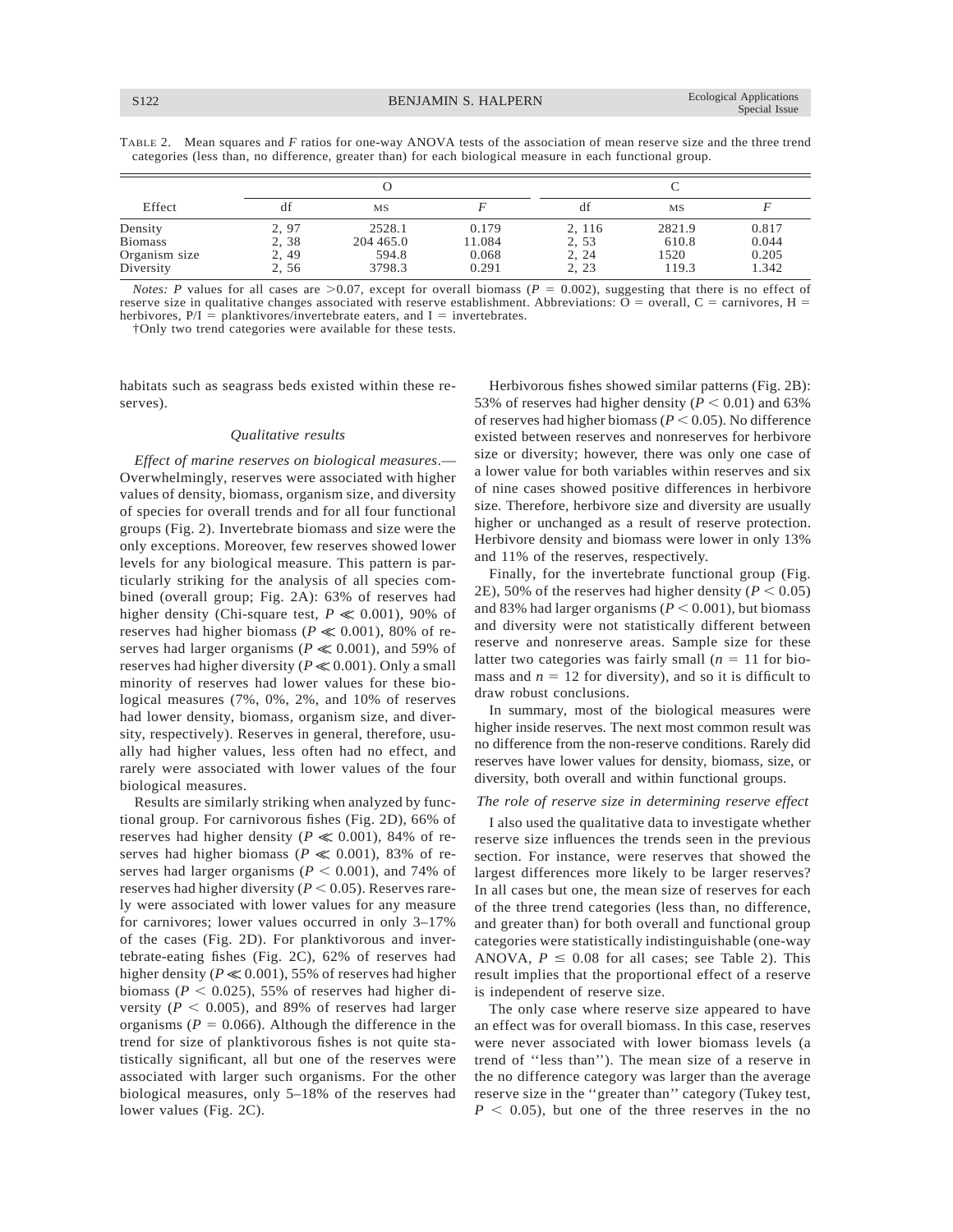TABLE 2. Extended.

|                                 | P/I                          |                                            |                                 | Н                              |                                  |                                  |                                     |                                   |  |  |  |  |  |
|---------------------------------|------------------------------|--------------------------------------------|---------------------------------|--------------------------------|----------------------------------|----------------------------------|-------------------------------------|-----------------------------------|--|--|--|--|--|
| df                              | <b>MS</b>                    |                                            | df                              | <b>MS</b>                      |                                  | df                               | <b>MS</b>                           |                                   |  |  |  |  |  |
| 2, 81<br>1, 17<br>1, 9<br>2, 44 | 30.9<br>170<br>24.3<br>377.6 | 0.180<br>$2.601\dagger$<br>1.193†<br>2.177 | 2, 51<br>2, 17<br>2, 9<br>2, 30 | 67.2<br>92.3<br>140.6<br>157.5 | 0.501<br>1.456<br>3.995<br>0.792 | 2, 53<br>1, 10<br>2, 28<br>2, 11 | 12327<br>360.3<br>256.3<br>14 2 8 2 | 1.525<br>2.068†<br>1.156<br>0.733 |  |  |  |  |  |

difference category was nearly an order of magnitude larger than all other reserve sizes.

#### *Quantitative results*

*Functional group response to reserve establishment*.—As expected, mean values of ratios for all biological measures in each functional group, except invertebrate biomass and size, are significantly greater than zero (two-tailed Student's  $t$  test,  $P < 0.025$  for all cases) indicating a consistently positive effect of reserve establishment on density, biomass, size of organism, and diversity (Table 3). This pervasive positive effect can be seen clearly in Figs. 3–7, where results for each reserve are plotted against reserve area. Nearly all points in all figures lie above the log ratio  $= 0$  line, indicating that values are almost always higher inside of reserves (or after reserve protection).

The two exceptions to this are invertebrate size and biomass. Invertebrate size inside reserves is significantly less than zero (two-tailed Student's  $t$  test,  $P \leq$ 0.005), and invertebrate biomass is indistinguishable from zero (two-tailed Student's *t* test,  $P = 0.053$ ), indicating that reserves may lower invertebrate size and have little effect on invertebrate biomass. However, invertebrate biomass values were highly influenced by extremely bimodal data and invertebrate size values were skewed by a single low datum (see Fig. 7). Removal of this single datum leads to higher mean size values roughly equal to those for all other functional groups,  $\sim$ 20% (a 1.2-fold increase). I discuss these factors in greater detail in the *Discussion.*

To determine if marine reserves affect functional groups differently, I tested if ratio values for density, biomass, size of organism, and diversity were different from each other. In all cases but two, ratio values of the functional groups were not statistically different from each other or from overall values (one-way AN-OVA,  $P > 0.13$  for all cases excluding the two excep-



FIG. 3. Log difference ratios (inside a reserve vs. outside, or after a reserve vs. before) for each biological measure for overall values as a function of reserve size. Data are plotted as the log of the ratio vs. the log of reserve size. Because the ratio is log-transformed, lines drawn at log ratio  $= 0$  show where reserves had no effect. Points above this line represent values greater than zero for the biological measure; points below the line represent values less than zero. In all cases except invertebrate biomass, log ratio values were significantly different from zero (Table 2). The slopes of all regression lines are not significantly different from zero (*P* values for linear regression analyses are in the upper left corner of each plot), indicating that reserves of all sizes showed similar proportional differences to nonreserve areas.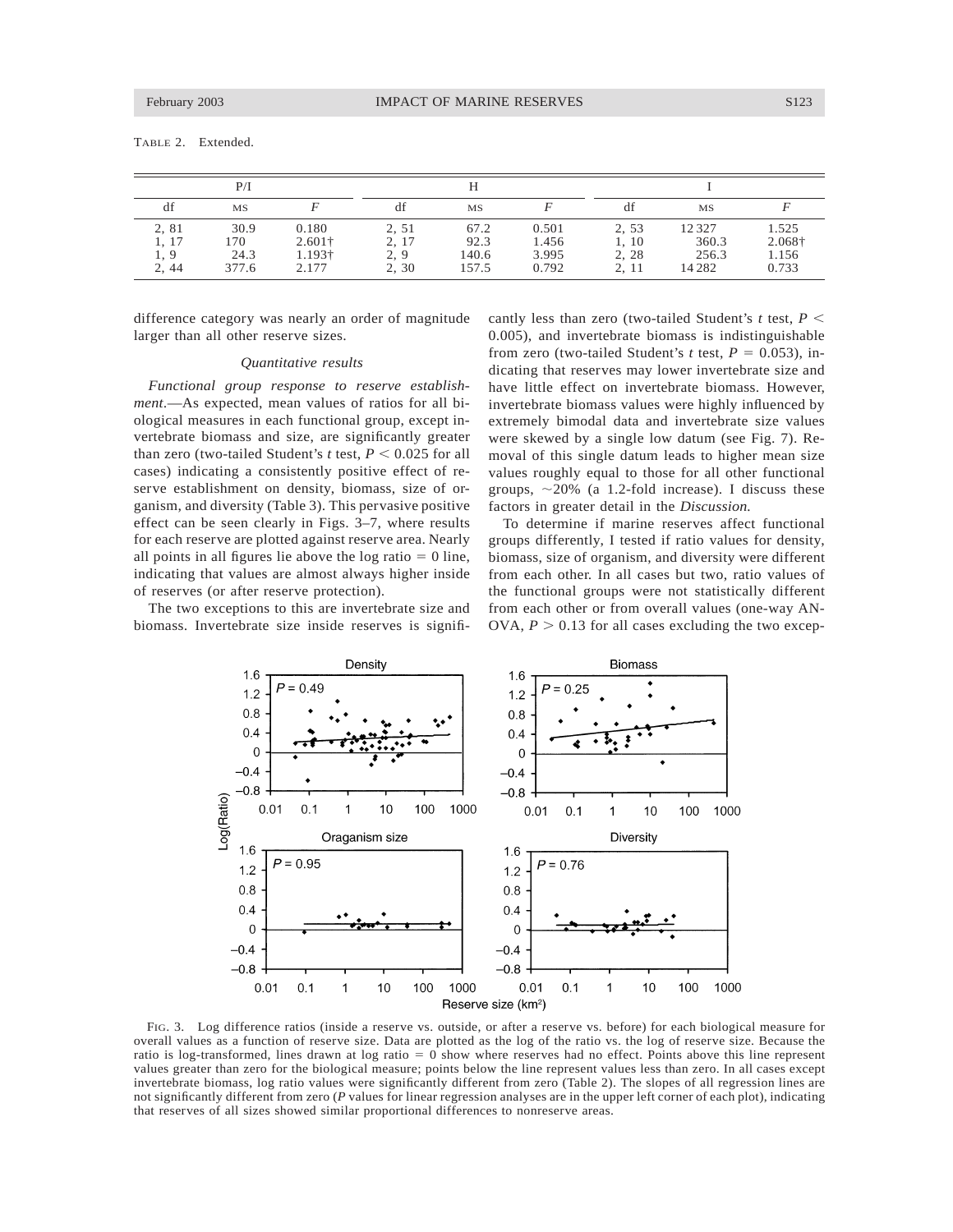| TABLE 3. Mean ratios of each biological measure (value inside the reserve divided by the value outside of the reserve or |  |  |  |  |  |
|--------------------------------------------------------------------------------------------------------------------------|--|--|--|--|--|
| before the creation of the protected area), for each functional group and for all trophic groups together.               |  |  |  |  |  |

|                |                     |                    | P/I                |                    |                   |
|----------------|---------------------|--------------------|--------------------|--------------------|-------------------|
| Density        | $1.91 + 0.28***$    | $2.21 + 5.63*$     | $1.85 + 0.56***$   | $2.39 + 2.67**$    | $2.04 + 6.15*$    |
| <b>Biomass</b> | $2.92 \pm 0.92***$  | $3.12 \pm 1.23***$ | $2.38 + 2.19**$    | $3.33 + 4.82**$    | $0.25 + 2.23$     |
| Organism size  | $1.31 \pm 0.07***$  | $1.31 \pm 0.10***$ | $1.23 \pm 0.13***$ | $1.52 \pm 0.36***$ | $0.80 + 0.17***$  |
| Diversity      | $1.23 \pm 0.07$ *** | $2.40 \pm 0.43***$ | $1.35 \pm 0.37***$ | $1.39 \pm 0.27***$ | $1.08 \pm 0.22**$ |

*Notes:* Values are presented as the mean (calculated from the log-transformed data, then back transformed), plus or minus the standard error (calculated from the nontransformed data). Invertebrate biomass and organism size and herbivore organism size all have six or fewer cases. Abbreviations:  $O =$  overall,  $C =$  carnivores,  $H =$  herbivores,  $P/I =$  planktivores/invertebrate eaters, and I = invertebrates. *P* values for two-tailed Student's *t* tests, testing if the mean values are equal to zero, are as follows: \*  $P < 0.05$ , \*\*  $P < 0.025$ ; \*\*\*  $P < 0.001$ . For invertebrate biomass,  $P = 0.053$ .

tions). The two exceptions are invertebrate biomass, which had lower mean values inside (or after) reserves (one-way ANOVA,  $P < 0.025$ ), and carnivore diversity, which had much higher values than other groups (one-way ANOVA,  $P < 0.0001$ ).

Interestingly, these results do not show a consistent pattern indicative of trophic cascades, where higher densities or biomass of carnivores would be matched by decreases in prey functional groups. In the discussion, I offer possible explanations for why trophic cascades were not obviously present here.

### *Effects of reserve size*

Figs. 3–7 show the log of the ratio for each biological measure plotted against reserve size for overall values and for each functional group. The slopes of the regressions for all measures in all functional groups vs. reserve size are not significantly different from zero

(linear regression analysis,  $P > 0.12$  for all cases; see figures for exact *P* values), indicating that reserve size has no apparent impact on proportional differences. There were only four data points for herbivore size, and so regression analysis was not possible for this case. Thus, the relative impact of reserves on all biological measures in each functional group was significantly positive, and this relative impact appears to be independent of reserve size. I discuss the implications of this in the *Discussion.*

#### **DISCUSSION**

These results demonstrate that reserves are associated with higher values of density, biomass, organism size, and diversity for overall values as well as for all functional groups. This is strong support for the many claims made that marine reserves ''work.'' The results of this study also support the predictions of many fisheries models; reserve protection should increase bio-



FIG. 4. Log difference ratio of each biological measure for herbivores as a function of reserve size. See Fig. 3 legend for explanation of the graphs. No *P* value is reported for organism size since there were too few data to perform a regression analysis.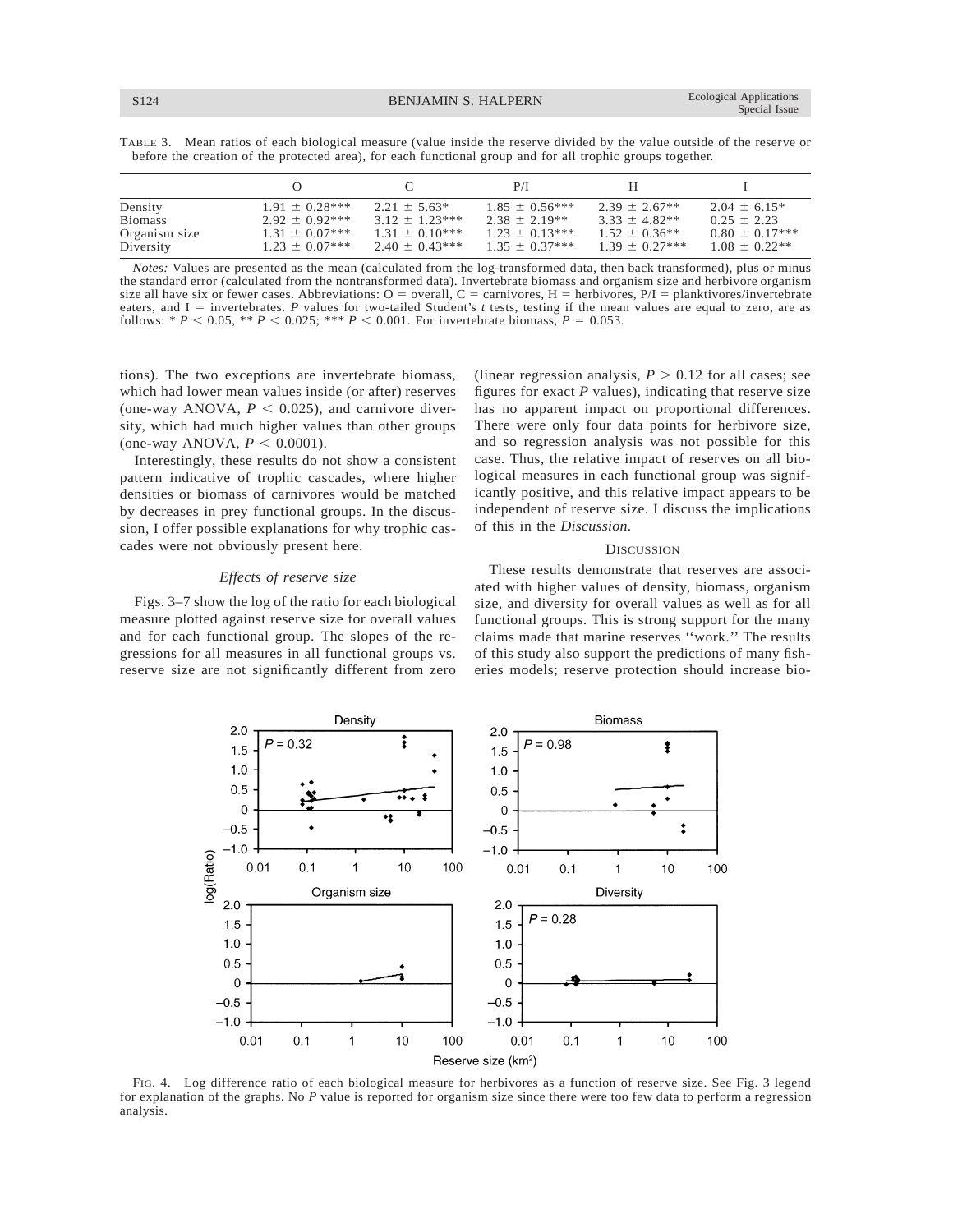

FIG. 5. Log difference ratio of each biological measure for planktivore/invertebrate eaters as a function of reserve size. See Fig. 3 legend for explanation of the graphs.

mass (Polacheck 1990, DeMartini 1993, Quinn et al. 1993, Man et al. 1995) and density (which is probably correlated to the spillover of fish to nonreserve areas; Russ et al. 1992, Hockey and Branch 1994) within a reserve. This is an encouraging conclusion in that at least some of the fishery and conservation expectations for current and future marine reserves have been met and can be realized.

These results also provide some guidelines for the magnitude of change in biological measures we can expect as a result of marine reserve protection. On average, creating a reserve appears to double density, nearly triple biomass, and raises organism size and diversity by 20–30% relative to the values for unprotected areas (see overall values in Table 3). It is important to remember, however, that these values have



FIG. 6. Log difference ratio of each biological measure for carnivores as a function of reserve size. See Fig. 3 legend for explanation of the graphs.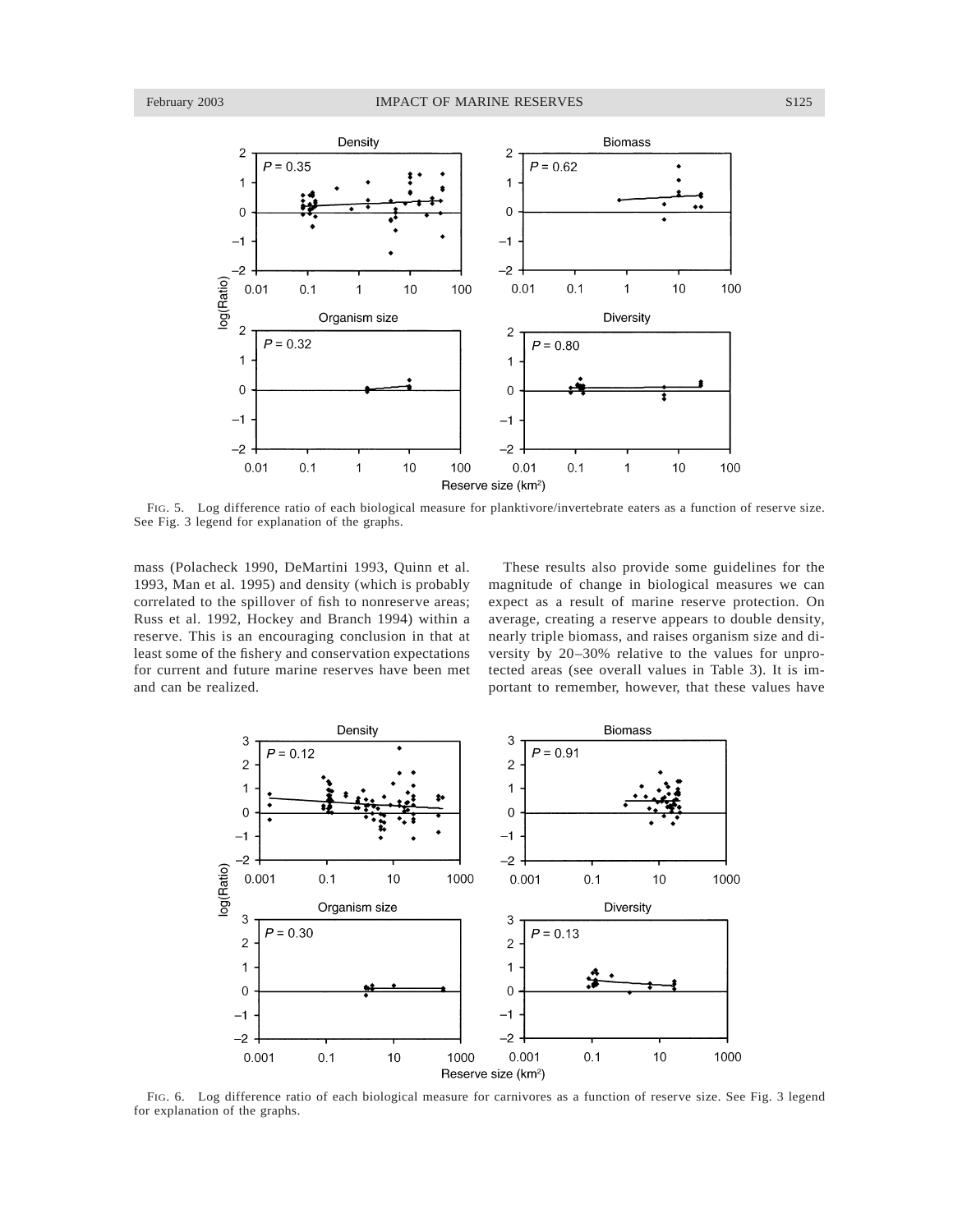

FIG. 7. Log difference ratio of each biological measure for invertebrates as a function of reserve size. See Fig. 3 legend for explanation of the graphs.

considerable variance and cannot be used to predict how a specific reserve will affect particular organisms and communities.

The results for invertebrates are less clear than for the other functional groups, but nevertheless do not detract from the general results. Invertebrate density trends and numerical values were predominantly positive, as was the case for the other functional groups. The invertebrate size results might at first glance appear to be contradictory; qualitative results showed that a vast majority of reserves held larger organisms while quantitative data imply that invertebrates are generally smaller in reserves. As was mentioned in the *Results,* however, the quantitative data were highly influenced by a single datum; removal of that datum led to new mean size values roughly equal to those for all other functional groups, about 20% higher inside the reserves. For invertebrate diversity, analysis showed that reserves were equally likely to be associated with lower, no difference, or higher trend values. However, sample size was small and the quantitative value was significantly positive, indicating that, on average, diversity will be higher inside reserves. Invertebrate biomass was lower within reserves, but as already described, these data were extremely bimodal, with reserves leading to either much higher or much lower levels of biomass. For the most part, the high values came from studies on lobsters and exploited intertidal invertebrates, while the lower values were from measurements of urchin biomass levels, which dropped within a reserve when numbers of urchin-feeding fishes increased. The implication here is that, for invertebrate biomass in particular, the effect of reserve protection will depend in part on the exploitation level of the invertebrate and its position in the food chain. I discuss below other ways in which the organisms being studied might impact the way in which reserves are perceived to perform.

It is also important to distinguish between how diversity is affected by reserve protection as distinct from the other three biological measures. Diversity in this review is actually species richness, which is not measured per unit area or effort, as are density and biomass. While it is quite possible for both small and large reserves to have the same initial values of density or biomass (e.g., 2 fish/m2), larger reserves almost always initially contain more species than smaller reserves. Therefore, finding equal proportional increases in diversity for small and large reserves actually indicates a greater absolute increase in species numbers for the larger reserve. Furthermore, a single individual of a new species has a large impact on species richness measures, whereas a single individual has little impact on overall density, biomass, or organism size. Larger reserves are more likely to contain rare species simply because they encompass a greater area. In addition, diversity values will be somewhat dependent on the effort used to measure them; a long search will more likely produce a rare species than a short search. However, effort was not standardized in any way between studies.

A surprising result of this review is that the relative magnitude of the effect of a reserve on a biological measure appears to be independent of reserve size. A small reserve can double biomass per unit area just as likely as a large reserve can. This result holds even for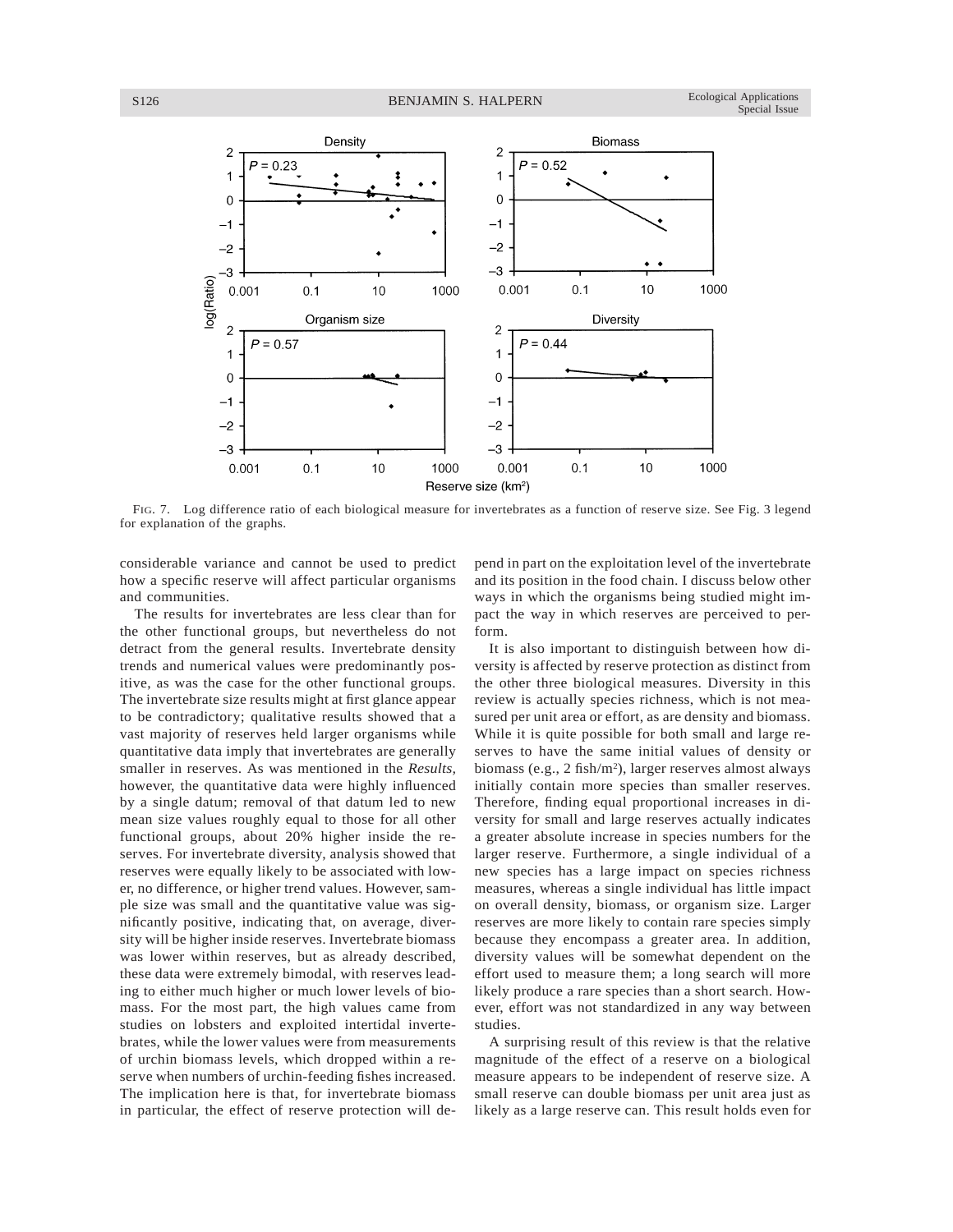extremely small reserves; for example, reserves in both St. Lucia (0.026 km<sup>2</sup>) and Chile (Las Cruces: 0.044 km2 ) were associated with significantly larger values in the biomass and size of the organisms within the reserve compared to nonreserve areas (Castilla and Bustamante 1989, Roberts and Hawkins 1997). The reserve in St. Lucia is particularly noteworthy because even large, mobile fishes seemed to benefit from the small reserve, suggesting that small reserves can work even for mobile organisms. Furthermore, many of the small reserves were located haphazardly, yet still positively affected the organisms within them. If small reserves are more strategically placed, for example on spawning grounds or along migratory routes, their impact may be even greater.

When considering the results of this review it is extremely important to keep in mind the distinction between absolute and relative effects of reserve protection. Even small reserves appear to be able to increase density, biomass, size, and diversity of organisms, and small and large reserves can show the same proportional differences relative to nonreserve areas, but the absolute impacts of small and large reserves will be very different. For example, doubling fish numbers in a small reserve from 10 to 20 fish is substantially different from doubling the fish numbers in a large reserve from 1000 to 2000 fish, even though the relative change in density might be the same for both reserves. The goals of reserve and fishery managers often include some minimum benefit level from reserves (e.g., total catch outside the reserve, all species present and abundant enough to be self-sustaining, etc.), goals that may not be achieved if only proportional differences are considered.

Small reserves may also be insufficient for several other reasons. Alone, small reserves may not be able to provide significant export functions. This review does not examine the possibility that reserves serve as sources for unprotected areas (sensu Pulliam 1988), even though it is often assumed and expected that they provide this service. Models have addressed how current regimes might influence dispersal (e.g., Roughgarden et al. 1988, Roberts 1997), but only a few studies have tried to infer or measure the impact of reserves on reproductive output (Davis 1977, Davis and Dodrill 1980, Polacheck 1990, Stoner and Ray 1996, Sluka et al. 1997, Edgar and Barrett 1999; all suggest that reproductive output can be higher in reserves). An increase in numbers or size of organisms in a reserve will obviously increase reproductive output, but small reserves will only be able to increase reproductive output a small amount relative to target areas. For reserves to serve as larval sources they must be large enough to sustain themselves as well as supply the rest of the target areas.

Another potential drawback of small reserves is their susceptibility to catastrophic events. For example, if

an oil tanker runs aground near a small reserve, it is likely that the entire reserve will be impacted by the spill. If the accident occurred near part of a large reserve, on the other hand, it is possible that some of the reserve would escape harm. The unaffected part of the reserve could considerably, then, aid in the recovery process of the damaged region.

It is also possible that very large reserves (e.g.,  $>500$ km2 ) might provide proportionally larger values when evaluated by density, biomass, etc. If fish within a reserve use several habitats throughout their life histories, it may require a very large reserve to encompass and protect all life stages adequately. This review would most likely not be able to detect a size threshold effect such as this, since only seven of the reserves studied covered  $>50$  km<sup>2</sup>, and the only one  $>460$  km<sup>2</sup> came from pooled data from a collection of seven smaller reserves. Furthermore, nearly three quarters of all the reserves studied covered  $<$ 10 km<sup>2</sup> (see Fig. 1). Such shortcomings in the data leave open the possibility that large reserves affect biological measures in a way not detectable here. While it would be desirable to test how such a large reserve would affect such measures, the logistics of such studies would be very difficult.

An important variable not analyzed here is the role that the length of protection plays in determining the magnitude of a reserve effect. Examples exist where the magnitude of the reserve effect increased over time (e.g., Watson et al. 1996, Russ and Alcala 1998*a*, *b*). Conan (1986) described how lobster biomass initially increased over several years but then receded to original levels. In all of these cases, results would have been different had population surveys been made at a single point in time (or over a relatively brief period of time), as they were in most of the studies I reviewed here. It is difficult to determine, therefore, if the populations had actually reached equilibrium at the time of measurement. Furthermore, the impact of a reserve is certainly not instantaneous, but little is known about how long it takes for a population to reach equilibrium, or even if it ever does. I address in depth the role that length of protection plays in determining the effect of marine reserves elsewhere (Halpern and Warner 2002).

Many other variables could also influence the impact of reserves on the biological resources contained within them. Species composition (PDT 1990, Carr and Reed 1993, Ballantine 1992, 1995, 1997, Dugan and Davis 1993, Tegner 1993, Rowley 1994), the fishing intensity around the reserve (Polacheck 1990, Russ et al. 1992, Carr and Reed 1993, Rowley 1994, Nowlis and Roberts 1997), adult mobility or home range size of fish within the reserve (Kramer and Chapman 1999), and the types and quality of habitats both inside and outside the reserve (Salm and Clark 1989, Hockey and Branch 1994, Agardy 1995, Nilsson 1998) have all been proposed as variables that could be important in determining how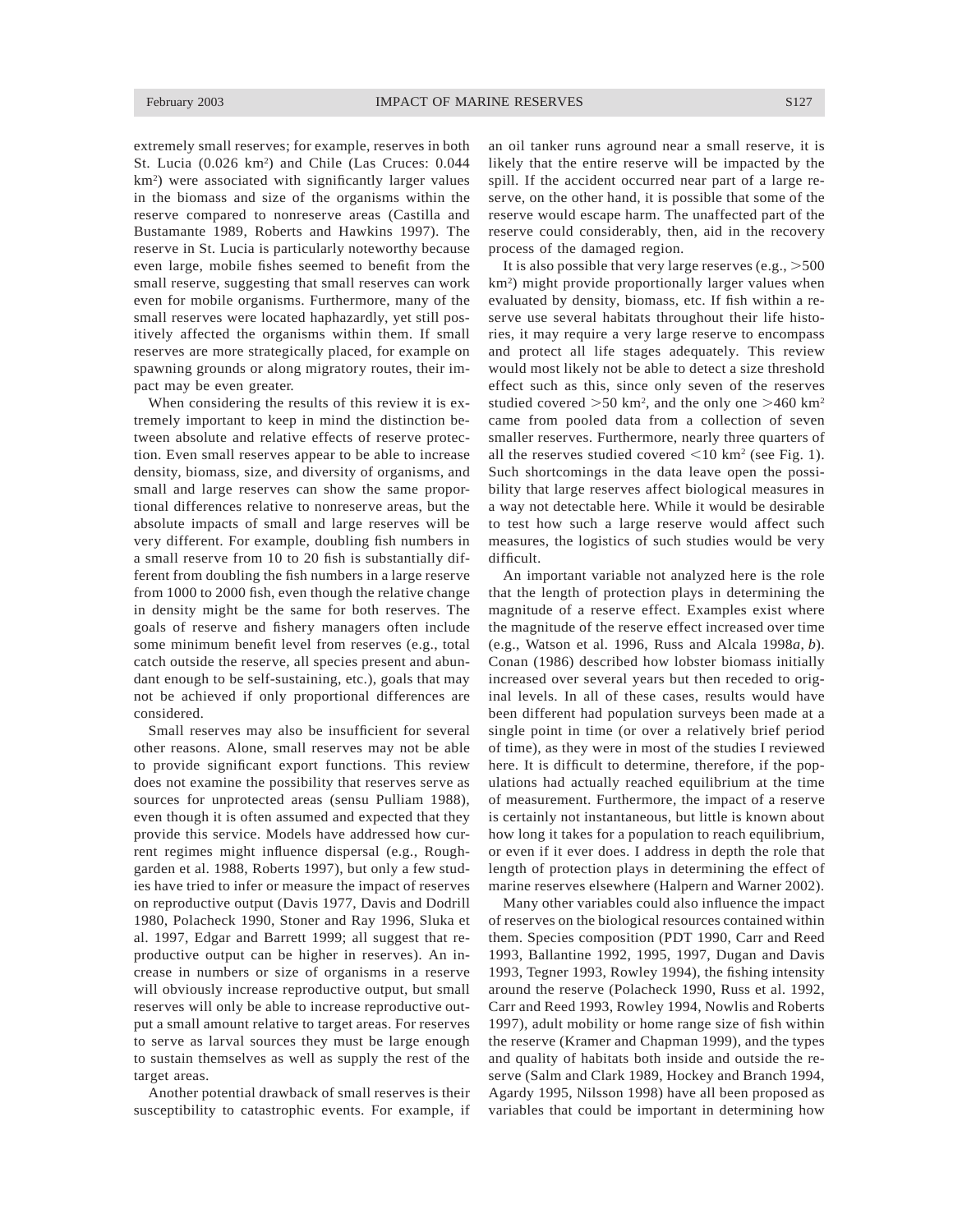S128 BENJAMIN S. HALPERN Ecological Applications Special Issue

an organism responds to reserve protection. These sorts of observations were usually not reported in the empirical studies on marine reserves I used, and so I was unable to evaluate them here. However, these other factors should certainly be considered when setting goals and expectations for marine reserves.

Despite that many empirical studies found trophic cascade effects as a result of marine reserve protection (Kenya: McClanahan and Muthiga 1988, McClanahan and Shafir 1990, McClanahan 1994, 1995, 1997, Watson and Ormond 1994; Chile: Castilla and Duran 1985, Duran and Castilla 1989; Mediterranean: Sala et al. 1998*a*), this pattern did not emerge from my large-scale analyses. Instead, the densities of invertebrates, herbivorous fishes, planktivorous/invertebrate eating fishes, and carnivorous fishes all increased almost exactly the same amount (see Table 3). A possible explanation for this is that trophic cascades appear to be more likely to occur when only a small subset of a community is observed (Polis and Strong 1996). For example, in Kenya (e.g., McClanahan and Shafir 1990) the trophic cascade occurred between humans, triggerfish (Balistidae) and a few species of sea urchins, and was not evident in other families of fish and species of urchins that were studied. Similarly, in Chile (Castilla and Duran 1985, Duran and Castilla 1989) the cascade occurred between humans, a single gastropod, a single mussel, and algae. Thus trophic cascades may be masked when entire communities are measured. In the study by McClanahan and Shafir (1990), total fish densities as well as densities for four fish families (Labridae, Balistidae, Diodontidae, and Lagocephalidae) and urchins were measured. Urchin densities were nearly 200 times higher outside the reserve, while Balistid density was nearly 10-fold greater inside the reserve, exemplifying a classic trophic cascade. When all four fish families were considered (all are planktivorous fishes/invertebrate eaters), fish densities dropped to only 28% higher inside the reserve, obscuring the trophic cascade. When family or species results are incorporated into an entire functional group, as was the case here, trophic cascade effects can often become muted.

Empirical tests of the effect of reserve size are needed to test the robustness of the results suggested here. To date, only one study (Edgar and Barrett 1999) has tried to assess empirically the potential effects of marine reserve size on biological attributes of species contained within the reserves. They studied four reserves in Tasmania, three of which were  $\sim 0.6$  km<sup>2</sup> and a fourth that was about 7 km2. The largest reserve showed many significant differences relative to nonreserve areas, while the smaller reserves had only a few notable differences. For example, in the large reserve, overall fish size, density of large fish, abalone size, size of crayfish, mean plant cover, and species diversity of fish, invertebrates, and algae all increased significantly compared to control sites. In the other three sites, significant differences were found only for density and diversity of large fish in one reserve and density of algae in another. Although the observations from the large reserve were not replicated, these results offer some empirical evidence suggesting that large reserves can provide biological functions not possible in small reserves. This conclusion is in stark contrast to the results of this review, in which even small reserves appeared to have a positive impact on most biological measures. In order to assess adequately the role of area in reserve function, a real need exists for studies that make observations in reserves of many sizes within the same biogeographic region.

Success in the design and function of a marine reserve is closely tied to the goals of the reserve. For example, fishery reserves need to increase abundance, biomass, and organism size within the reserve in order to sustain the reserve populations as well as supply the harvested areas. Conservation reserves, on the other hand, focus more exclusively on the maintenance of diversity and abundance of organisms within the reserve itself. Fortunately, marine reserves appear to lead to higher values of all of these biological measures, implying that both goals can be met with the same reserve.

The impact of marine reserves on the organisms contained within them will never be completely predictable. Variation among reserves and a level of uncertainty will always exist when examining how marine reserves affect specific biological measures. Goals set for marine reserves should account for this variation (Walters and Holling 1990, Clark 1996, Hall 1998, Lauck et al. 1998). Ultimately, though, it is encouraging to know that reserves of any size appear to function well, in terms of producing higher densities, sizes, and diversity of organisms.

#### *Inherent problems and necessary caveats*

The enormous variation in type and quality of the observations from marine reserves made it difficult to compare or analyze the results of the studies I reviewed (see also Jones et al. 1992). The primary problems include:

1) results are more likely to be reported for species that are actually affected by reserves (either positively or negatively) than for unaffected species, especially for single-species studies;

2) methodologies often differ drastically among different observations and among scientists within a study;

3) characteristics of reserves being studied (such as location, habitat type, current regimes, temperatures, etc.) are not the same;

4) observations are rarely replicated temporally or spatially (usually because there is only one reserve available for study);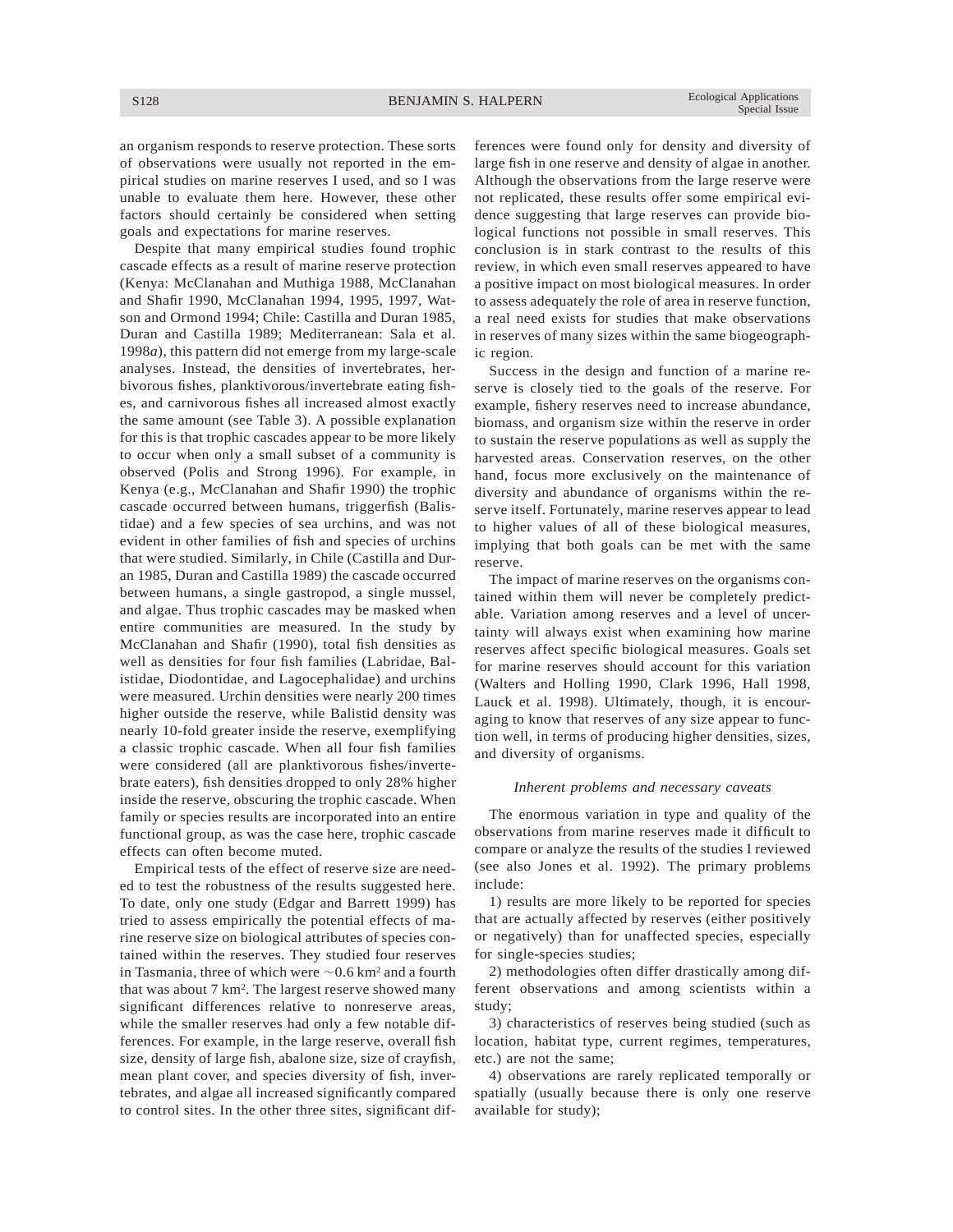5) reserves are not always adequately protected from poaching;

6) the length of protection varies among reserves;

7) numbers and types of organisms studied vary between experiments;

8) the intensity of fishing outside of the reserve may enhance or even create the perceived affect on biological measures of reserve protection.

As many have argued, the intensity of fishing occurring outside a reserve (or where a reserve is before it becomes a reserve) can have a large impact on the perceived effects of reserve protection (Polacheck 1990, Russ et al. 1992, Carr and Reed 1993, Rowley 1994, Nowlis and Roberts 1997). If an area is nearly completely fished out, the ratio of postprotection to preprotection values of abundance, biomass, etc. will be much higher than for an area that had been lightly fished (assuming all else is equal, and that new fish can be imported to the fished areas from elsewhere). It is difficult to compare fishing intensities in different parts of the world, and this can lead to inaccuracies when combining data.

The confidence in the results from any one study depend on the quality and breadth of the sampling involved, and thus can complicate comparisons across studies. As an example, conclusions drawn when comparing results from a single-species study with results from a study on 250 species suffer obvious comparison problems. Furthermore, studies that looked at only one or a few species may have missed how other species responded to reserve protection; rarely do all species respond in the same way. Future studies, therefore, should include at least a few species from all trophic levels in order to assess reserve effect accurately.

Another problem many studies face is the lack of consistency in protection level for the reserves. Even fully protected reserves often suffer some poaching (e.g., Klima et al. 1986). This potential problem was rarely quantified, largely due to difficulties in monitoring a clandestine act. Because information on actual protection level is lacking, it is difficult to know exactly how long and to what degree a reserve has been protected. Reserve effects can change over time (see Russ and Alcala 1998*a*, *b* for examples of this), so knowing the length of time protection has been in place can be a critical part of analysis. To be able to make more accurate predictions of the effect of marine reserves, actual fishing effort within reserves must be measured and accounted for (Polacheck 1990, Russ et al. 1992, Carr and Reed 1993, Rowley 1994, Nowlis and Roberts 1997) and the length of complete protection identified.

The lack of temporal and spatial replication in many of the studies further complicates interpretation of the results. Snapshots in time and space can provide clues to the effects of reserves, but it is very difficult to eliminate the possibility that observed effects were not simply a result of spatial or temporal differences, especially with inside/outside reserve studies. Before/after studies offer a possible solution to these problems and should be coupled with control observations in non-reserve areas over the same time period, across several spatial scales within a biogeographic region. However, such studies are often logistically difficult to implement.

One of the largest problems with the empirical literature on marine reserve effects is that methodologies used for different studies and the characteristics of reserves and control sites (such as substrate rugosity, depth, current regime, etc.) differ dramatically. Few people make efforts to accommodate the problems mentioned above, let alone measure the same variables in the same way. For example, sample sizes in many studies were not large enough to draw statistically significant conclusions. Other studies did not report the statistical significance of their results, even though this might have been possible. Empirical work on marine reserves needs to reflect the rigorous standards of the rest of the scientific literature.

Finally, results are often only reported when a reserve actually had an effect on an organism, whether negatively or positively. This was unlikely to be a problem for studies that looked at entire communities, but was potentially a large factor influencing single-species studies. Single-species studies can often be useful, especially for fisheries management, but it is important to remember that not every species will respond to reserve protection.

Despite these potential sources of error, my analyses uncovered clear and significant positive effects of reserve establishment on the organisms dwelling within reserve boundaries. Even the inclusion of gray literature, where many of these interpretation problems discussed above are exacerbated, did not obscure these results.

#### **CONCLUSIONS**

The most important lesson provided by this review is that marine reserves, regardless of their size, and with few exceptions, lead to increases in density, biomass, individual size, and diversity in all functional groups. The diversity of communities and the mean size of the organisms within a reserve are between 20% and 30% higher relative to unprotected areas. The density of organisms is roughly double in reserves, while the biomass of organisms is nearly triple. These results are robust despite the many potential sources of error in the individual studies included in this review.

Equally important is that while small reserves show positive effects, we cannot and should not rely solely on small reserves to provide conservation and fishery services. Proportional increases occur at all reserve sizes, but absolute increases in numbers and diversity are often the main concern. To supply fisheries adequately and to sustain viable populations of diverse groups of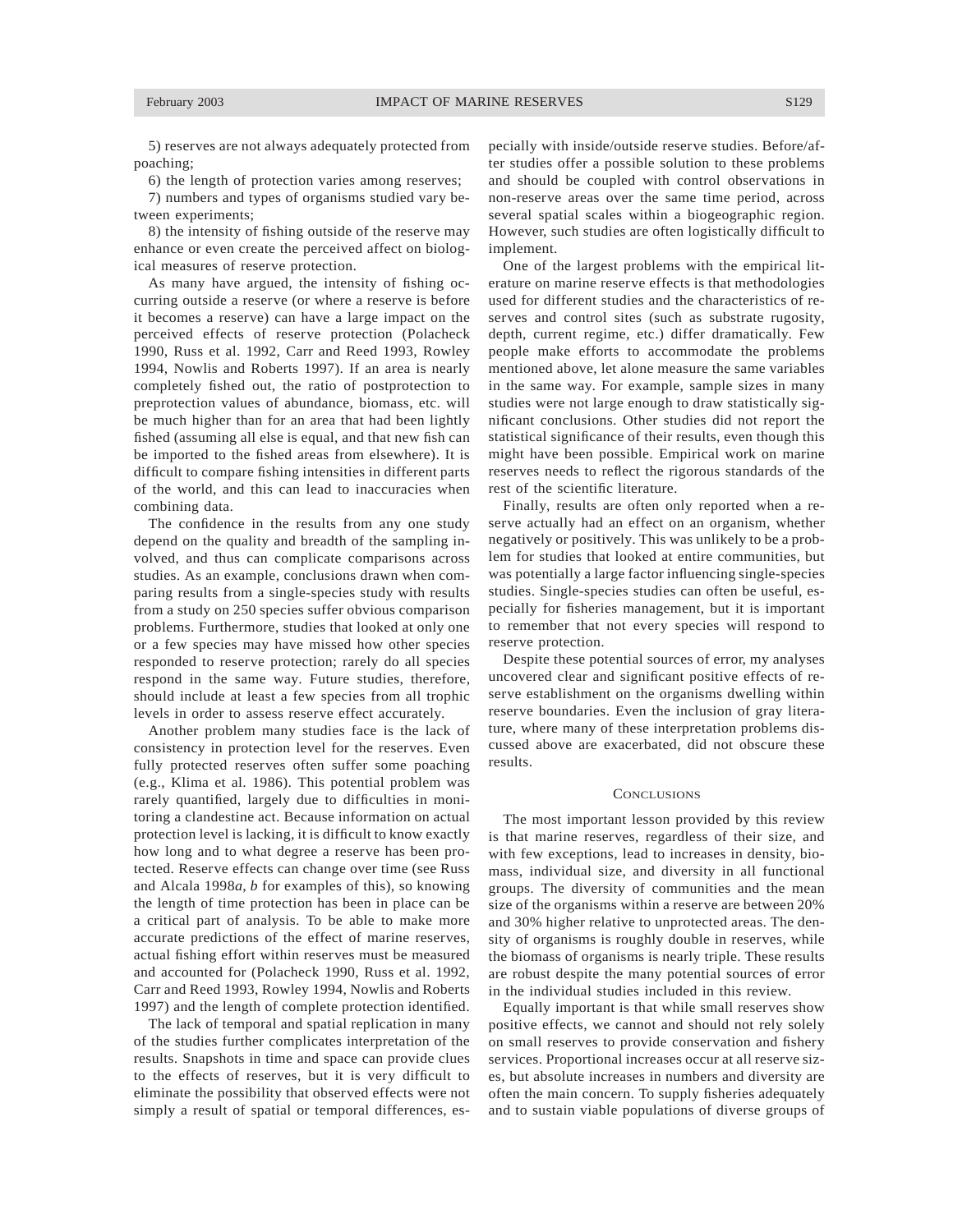organisms, it is likely that at least some large reserves will be needed.

Finally, it is paramount that we explicitly state our goals when creating marine reserves. These goals help guide the design of reserves and are critical for assessing whether or not a reserve has functioned successfully.

#### ACKNOWLEDGMENTS

I thank Bob Warner for the many insightful comments he offered on drafts of this paper. Thanks also to George Branch, Callum Roberts, Heather Leslie, Jenny Dugan, Kevin Lafferty, Deborah McArdle, Rodrigo Bustamante, Kim Selkoe, Kurt Anderson, Steve Palumbi, and two anonymous reviewers for the helpful comments they provided. This is contribution number 26 from the Working Group on the Science of Marine Reserves of the National Center for Ecological Analysis and Synthesis. NCEAS is funded by NSF, UC–Santa Barbara, and the State of California.

#### LITERATURE CITED

- Agardy, T. E. 1994. The science of conservation in the coastal zone: new insight on how to design, implement, and monitor marine protected areas. A marine conservation and development report. IUCN, Gland, Switzerland.
- Alcala, A. C. 1988. Effects of marine reserves on coral fish abundances and yields of Philippine coral reefs. Ambio **17**: 194–199.
- Alcala, A. C., and G. R. Russ. 1990. A direct test of the effects of protective management on abundance and yield of tropical marine resources. Journal Du Conseil **47**:40– 47.
- Allison, G. W., J. Lubchenco, and M. H. Carr. 1998. Marine reserves are necessary but not sufficient for marine conservation. Ecological Applications **8**:S79–S92.
- Attwood, C. G., and B. A. Bennett. 1995. Modelling the effect of marine reserves on the recreational shore-fishery of the south-western cape, South Africa. South African Journal of Marine Science; Suid-Afrikaanse Tydskrif Vir Seewetenskap **16**:227–240.
- Ballantine, W. J. 1992. The practicality and benefits of a marine reserve network. Submitted to the Workshop on Managing Marine Fisheries by Limiting Access. Center for Marine Conservation and the World Wildlife Fund. Annapolis, Maryland, USA.
- Ballantine, W. J. 1995. Networks of ''no-take'' marine reserves are practical and necessary. Pages 13–20 *in* N. L. Shackell and J. H. M. Willison, editors. Marine protected areas and sustainable fisheries. Science and Management of Protected Areas Association, Wolfville, Nova Scotia, Canada.
- Ballantine, W. J. 1997. Design principles for systems of ''notake'' marine reserves. Pages 1–19 *in* The design and monitoring of marine reserves. Fisheries Center, University of British Columbia, Vancouver.
- Beinssen, K. 1989. Results of the Boult Reef replenishment area study. Great Barrier Reef Marine Park Association, Townsville, Australia.
- Bell, J. D. 1983. Effects of depth and marine reserve fishing restrictions on the structure of a rocky reef fish assemblage in the north-western Mediterranean sea. Journal of Applied Ecology **20**:357–369.
- Bennett, B. A., and C. G. Attwood. 1991. Evidence for recovery of a surf-zone fish assemblage following the establishment of a marine reserve on the southern coast of South Africa. Marine Ecology Progress Series **75**:173–181.
- Bohnsack, J. A. 1981. Effects of piscivorous predator removal on coral reef fish community structure. Pages 258–

267 *in* G. M. Cailliet and C. A. Simenstad, editors. Gutshop '81: fish food habits studies. Washington Sea Grant Publication, Seattle, Washington, USA.

- Bohnsack, J. A. 1996. Maintenance and recovery of reef fishery productivity. Pages 283–313 *in* N. V. C. Polunin and C. M. Roberts, editors. Fish and fisheries series, 20. Reef fisheries. Chapman and Hall, London, UK.
- Bustamante, R. H., and J. C. Castilla. 1990. Impact of human exploitation on populations of the intertidal southern bullkelp *Durvillaea antarctica* (Phaeophyta, Durvilleales) in central Chile. Biological Conservation **52**:205–220.
- Buxton, C. D. 1993. Life-history changes in exploited reef fishes on the east coast of South Africa. Environmental Biology of Fishes **36**:47–63.
- Buxton, C. D., and M. J. Smale. 1989. Abundance and distribution patterns of 3 temperate marine reef fish (Teleostei, Sparidae) in exploited and unexploited areas off the southern cape coast. Journal of Applied Ecology **26**:441–451.
- Carr, M. H., and D. C. Reed. 1993. Conceptual issues relevant to marine harvest refuges: examples from temperature reef fishes. Canadian Journal of Fisheries and Aquatic Sciences **50**:2019–2028.
- Carter, J., and G. R. Sedberry. 1997. The design, function and use of marine fishery reserves as tools for the management and conservation of the Belize barrier reef. Pages 1911–1916 *in* H. Lessios and I. G. Macintyre, editors. Proceedings of the Eighth International Coral Reef Symposium. Volume 2. Smithsonian Tropical Research Institute, Balboa, Republic of Panama.
- Castilla, J. C., and R. H. Bustamante. 1989. Human exclusion from rocky intertidal of Las Cruces, central Chile: effects on *Durvillaea antarctica* (Phaeophyta, Durvilleales). Marine Ecology Progress Series **50**:203–214.
- Castilla, J. C., and L. R. Durán. 1985. Human exclusion from the rocky intertidal zone of central Chile: the effects on *Concholepas concholepas* (Gastropoda). Oikos **45**:391– 399.
- Childress, M. J. 1997. Marine reserves and their effects of lobster populations: report from a workshop. (Fifth International Conference and Workshop on Lobster Biology and Management, Queenstown, New Zealand; February 10–14, 1997). Marine and Freshwater Research **48**:1111–1114.
- Clark, C. W. 1996. Marine reserves and the precautionary management of fisheries. Ecological Applications **6**:369– 370.
- Clark, J. R., B. Causey, and J. A. Bohnsack. 1989. Benefits from coral reef protection: Looe Key Reef, Florida. Pages 3076–3086 *in* O. T. Magoon, H. Converse, D. Minor, L. T. Tobin, and D. Clark, editors. Coastal Zone '89: Proceedings of the Sixth Symposium on Coastal and Ocean Management. Charleston, N.C., July 11–14, 1989. American Society of Civil Engineers, New York, New York, USA.
- Cole, R. G., T. M. Ayling, and R. G. Creese. 1990. Effects of marine reserve protection at Goat Island, northern New Zealand. New Zealand Journal of Marine and Freshwater Research **24**:197–210.
- Conan, G. Y. 1986. Summary of session 5: recruitment enhancement. Canadian Journal of Fisheries and Aquatic Science **43**:2384–2388.
- Craik, G. J. S. 1981. Underwater survey of coral trout *Plectropomus leopardus* (Serranidae) populations in the Capricornia section of the Great Barrier Reef Marine Park. Proceedings of the Fourth International Coral Reef Symposium **1**:53–58.
- Davis, G. E. 1977. Effects of recreational harvest on a spiny lobster, *Panulirus argus*, population. Bulletin of Marine Science **27**:223–236.
- Davis, G. E. 1989. Designated harvest refugia: the next stage of marine fishery management in California. California Co-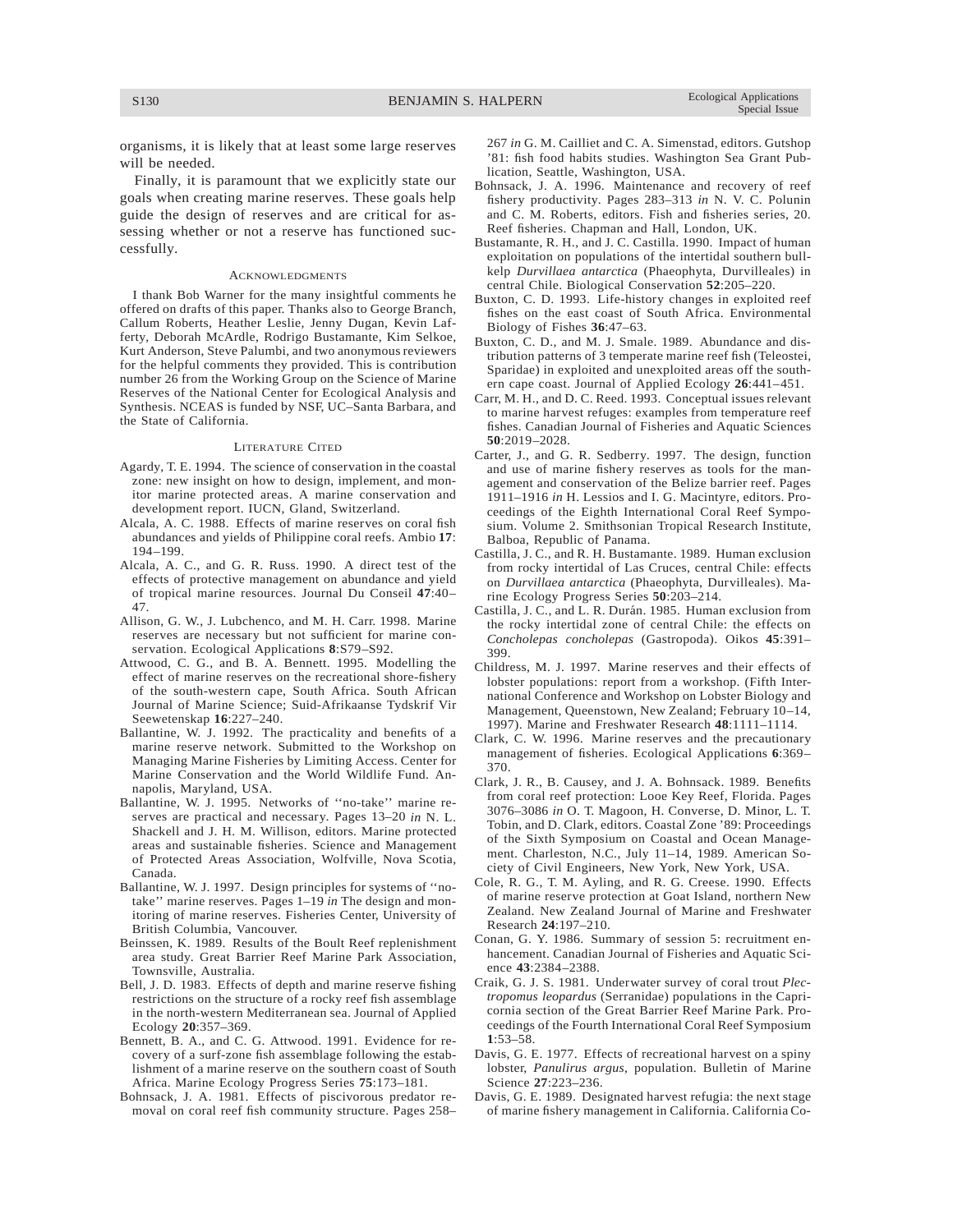operative Oceanic Fisheries Investigations Report **30**:53– 58.

- Davis, G. E., and J. W. Dodrill. 1980. Marine parks and sanctuaries for spiny lobster fisheries management. Proceedings of the Gulf Caribbean Fisheries Institute **32**:194– 207.
- DeMartini, E. E. 1993. Modeling the potential of fishery reserves for managing pacific coral reef fishes. Fishery Bulletin **91**:414–427.
- Diamond, J. M., and R. M. May. 1976. Island biogeography and the design of natural reserves. Pages 163–186 *in* R. M. May, editor. Theoretical ecology. Saunders, Philadelphia, USA.
- Dufour, V., J. Y. Jouvenel, and R. Galzin. 1995. Study of a Mediterranean reef fish assemblage: comparisons of population distributions between depths in protected and unprotected areas over one decade. Aquatic Living Resources **8**:17–25.
- Dugan, J. E., and G. E. Davis. 1993. Applications of marine refugia to coastal fisheries management. Canadian Journal of Fisheries and Aquatic Sciences **50**:2029–2042.
- Duran, L. R., and J. C. Castilla. 1989. Variation and persistence of the middle rocky intertidal community of central Chile, with and without human harvesting. Marine Biology **103**:555–562.
- Duran, L. R., J. C. Castilla, and D. Oliva. 1987. Intensity of human predation on rocky shores at Las Cruces in central Chile. Environmental Conservation **14**:143–149.
- Edgar, G. J., and N. S. Barrett. 1999. Effects of the declaration of marine reserves on Tasmanian reef fishes, invertebrates, and plants. Journal of Experimental Marine Biology and Ecology **242**:107–144.
- Ferreira, B. P., and G. R. Russ. 1995. Population structure of the leopard coral grouper, *Plectropomus leopardus*, on fished and unfished reefs off Townsville, Central Great Barrier Reef, Australia. U.S. National Marine Fisheries Service Fishery Bulletin **93**:629–642.
- Francour, P. 1991. The effect of protection level on a coastal fish community at Scandola, Corsica. Revue D Ecologie-La Terre Et La Vie **46**:65–81.
- Francour, P. 1994. Pluriannual analysis of the reserve effect on ichthyofauna in the Scandola natural reserve (Corsica, Northwestern Mediterranean). Oceanologica Acta **17**:309– 317.
- Francour, P. 1996. L'Ichthofaune de l'herbier a *Posidonia oceanica* dans la reserve marine de Scandola (Corse, Mediterranee Nord-Occidentale): influence des mesures de protection. Journal de Recherche Oceanographique **21**:29–34.
- Garcia-Rubies, A., and M. Zabala. 1990. Effects of total fishing prohibition on the rocky fish assemblages of Medes Islands marine reserve (NW Mediterranean). Scientia Marina **54**:317–328.
- Grigg, R. W. 1994. Effects of sewage discharge, fishing pressure and habitat complexity on coral ecosystems and reef fishes in Hawaii. Marine Ecology-Progress Series **103**:25– 34.
- Hall, S. J. 1998. Closed areas for fisheries management—the case consolidates. Trends in Ecology and Evolution **13**: 297–298.
- Halpern, B. S. and R. R. Warner. 2002. Marine reserves have rapid and lasting effects. Ecology Letters **5**:361–366.
- Harmelin, J.-G. 1992. Economic impact of the Mediterranean coastal protected areas. Pages 21–25 *in* J. Olivier, N. Gerardin, and J. de Grissac, editors. Proceedings of the Ajaccio meeting. MEDPAN Secretariat Publications, Paris, France.
- Harmelin, J.-G., F. Bachet, and F. Garcia. 1995. Mediterranean marine reserves: fish indices as tests of protection efficiency. Marine Ecology-Pubblicazioni Della Stazione Zoologica Di Napoli I **16**:233–250.
- Hockey, P. A. R., and A. L. Bosman. 1986. Man as an in-

tertidal predator in Transkei: disturbance, community convergence and management of a natural food resource. Oikos **46**:3–14.

- Hockey, P. A. R., and G. M. Branch. 1994. Conserving marine biodiversity on the African coast: implications of a terrestrial perspective. Aquatic Conservation: Marine and Freshwater Ecosystems **4**:345–362.
- Jennings, S., S. S. Marshall, and N. V. C. Polunin. 1996. Seychelles marine protected areas: comparative structure and status of reef fish communities. Biological Conservation **75**:201–209.
- Jennings, S., and N. V. C. Polunin. 1996. Effects of fishing effort and catch rate upon the structure and biomass of Fijian reef fish communities. Journal of Applied Ecology **33**:400–412.
- Johnson, D. R., N. A. Funicelli, and J. A. Bohnsack. 1999. Effectiveness of an existing estuarine no-take fish sanctuary within the Kennedy Space Center, Florida. North American Journal of Fisheries Management **19**:436–453.
- Jones, G. P., R. C. Cole, and C. N. Battershill. 1992. Marine reserves: do they work? Proceedings of the Second International Temperate Reef Symposium. pp. 29–45.
- Klima, E. F., G. A. Matthews, and F. J. Patella. 1986. Synopsis of the Tortugas pink shrimp fishery, 1960–1983, and the impact of the Tortugas Sanctuary. North American Journal of Fisheries Management **6**:301–310.
- Koslow, J. A., F. Hanley, and R. Wicklund. 1988. Effects of fishing on reef fish communities at Pedro Bank and Port Royal Cays, Jamaica. Marine Ecology Progress Series **43**: 201–212.
- Lasiak, T. 1993. Temporal and spatial variations in exploited and non-exploited populations of the intertidal limpet *Cellana capensis*. Journal of Molluscan Studies **59**:295–307.
- Lauck, T., C. W. Clark, M. Mangel, and G. R. Munro. 1998. Implementing the precautionary principle in fisheries management through marine reserves. Ecological Applications **8**:S72–S78.
- Letourneur, Y. 1996. Reponses des peuplements et populations de poissons aux reserves marines: le cas de l'ile de Mayotte, Ocean Indien occidental. Ecoscience **3**:442–450.
- MacArthur, R. H., and E. O. Wilson. 1967. The theory of island biogeography. Princeton University Press, Princeton, New Jersey, USA.
- MacDiarmid, A. B., and P. A. Breen. 1992. Spiny lobster population change in a marine reserve. Pages 47–56 *in* Proceedings of the Second International Temperate Reef Symposium.
- Man, A., R. Law, and N. V. C. Polunin. 1995. Role of marine reserves in recruitment to reef fisheries: a metapopulation model. Biological Conservation **71**:197–204.
- McArdle, D. A. 1997. California marine protected areas. California Sea Grant College System, University of California–San Diego, La Jolla, Califonia, USA.
- McClanahan, T. R. 1989. Kenyan coral reef-associated gastropod fauna: a comparison between protected and unprotected reefs. Marine Ecology Progress Series **53**:11–20.
- McClanahan, T. R. 1994. Kenyan coral reef lagoon fish: effects of fishing, substrate complexity, and sea urchins. Coral Reefs **13**:231–241.
- McClanahan, T. R. 1995. A coral reef ecosystem-fisheries model: impacts of fishing intensity and catch selection on reef structure and processes. Ecological Modelling **80**:1– 19.
- McClanahan, T. R. 1997. Primary succession of coral-reef algae: differing patterns on fished versus unfished reefs. Journal of Experimental Marine Biology and Ecology **218**: 77–102.
- McClanahan, T. R., and B. Kaunda-Arara. 1996. Fishery recovery in a coral-reef marine park and its effect on the adjacent fishery. Conservation Biology **10**:1187–1199.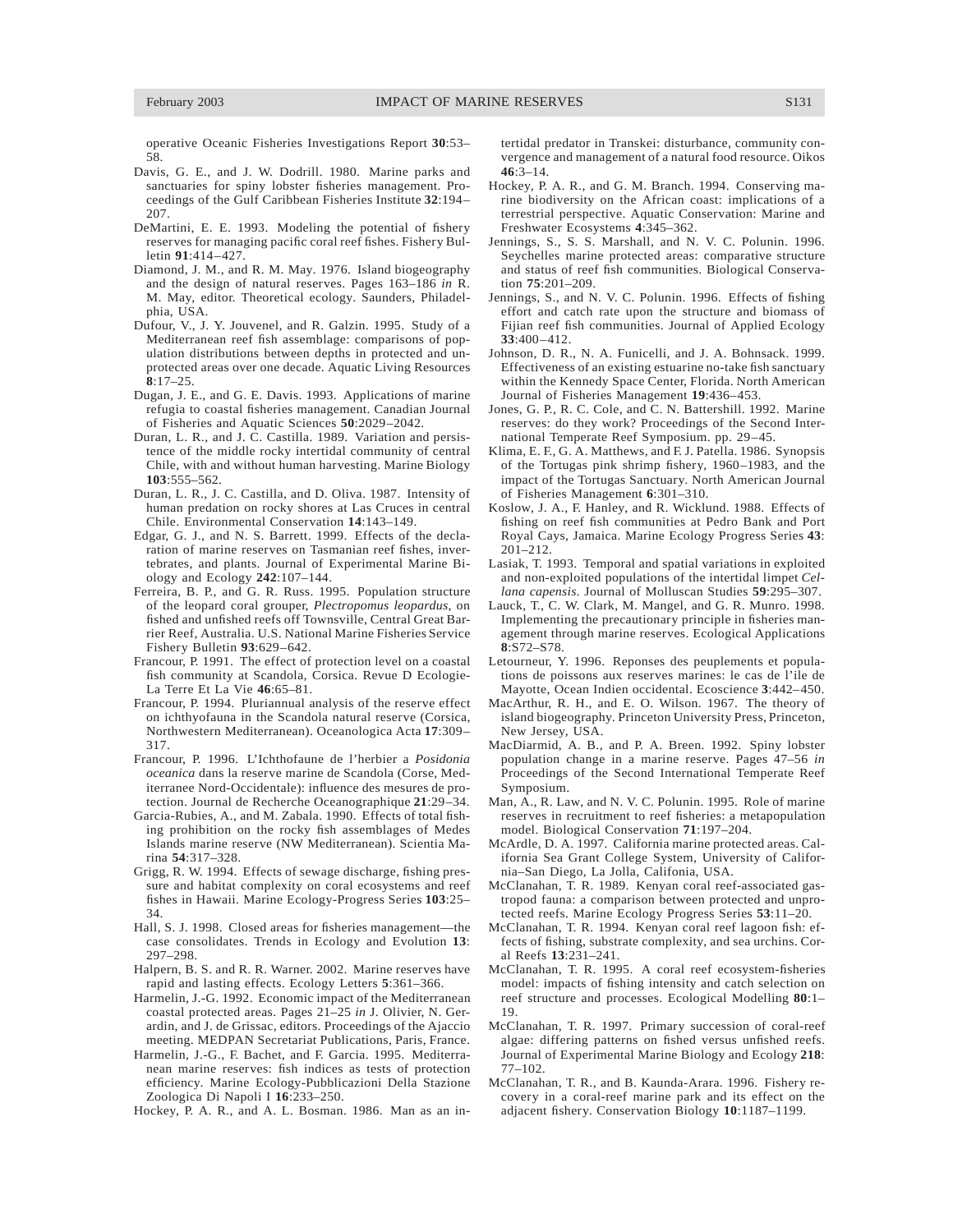- McClanahan, T. R., and N. A. Muthiga. 1988. Changes in Kenyan coral reef community structure and function due to exploitation. Hydrobiologia **166**:269–276.
- McClanahan, T. R., and S. H. Shafir. 1990. Causes and consequences of sea urchin abundance and diversity in Kenyan coral reef lagoons. Oecologia **83**:362–370.
- McCormick, M. I., and J. H. Choat. 1987. Estimating total abundance of a large temperate-reef fish using visual striptransects. Marine Biology **96**:469–478.
- McNeill, S. E. 1994. The selection and design of marine protected areas: Australia as a case study. Biodiversity and Conservation **3**:586–605.
- Moreno, C. A., K. M. Lunecke, and M. I. Lepez. 1986. The response of an intertidal *Concholepas concholepas* (Gastropoda) population to protection from man in southern Chile and the effects on benthic sessile assemblages. Oikos **46**:359–364.
- Moreno, C. A., J. P. Sutherland, and H. F. Jara. 1984. Man as a predator in the intertidal zone of southern Chile. Oikos **42**:155–160.
- Nilsson, P. 1998. Criteria for the selection of marine protected areas. Report 4834. Swedish Environmental Protection Agency, Stockholm, Sweden.
- Nowlis, J. S., and C. M. Roberts. 1997. You can have your fish and eat it, too: theoretical approaches to marine reserve design. Pages 1907–1910 *in* H. Lessios and I. G. Macintyre, editors. Proceedings of the Eighth International Coral Reef Symposium Smithsonian. Volume 2. Tropical Research Institute, Balboa, Republic of Panama.
- Oliva, D., and J. C. Castilla. 1986. The effect of human exclusion on the population structure of key-hole limpets *Fissurella crassa* and *F. limbata* on the coast of central Chile. Marine Ecology **7**:201–217.
- Ortega, S. 1987. The effect of human predation on the size distribution of *Siphonaria gigas* (Mullusca: Pulmonata) on the pacific coast of Costa Rica. The Veliger **29**:251–255.
- Palsson, W. A., and R. E. Pacunski. 1995. The response of rocky reef fishes to harvest refugia in Puget Sound. Pages 224–234 *in* Puget Sound Research '95. Washington Department of Fish and Wildlife, Olympia, Washington, USA.
- PDT (Plan Development Team). 1990. The potential of marine fishery reserves for reef fish management in the U.S. Southern Atlantic. Contribution No. CRD/89–90/04. NOAA Technical Memorandum NMFS-SEFC-261.
- Polacheck, T. 1990. Year around closed areas as a management tool. Natural Resource Modeling **4**:327–353.
- Polis, G. A., and D. R. Strong. 1996. Food web complexity and community dynamics. American Naturalist **147**:813– 846.
- Polunin, N. V. C., and C. M. Roberts. 1993. Greater biomass and value of target coral-reef fishes in two small Caribbean marine reserves. Marine Ecology Progress Series **100**:167– 176.
- Pulliam, H. R. 1988. Sources, sinks, and population regulation. American Naturalist **132**:652–661.
- Quinn, J. F., S. R. Wing, and L. W. Botsford. 1993. Harvest refugia in marine invertebrate fisheries: models and applications to the red sea urchin, *Strongylocentrotus franciscanus*. American Zoologist **33**:537–550.
- Rakitin, A., and D. L. Kramer. 1996. Effect of a marine reserve on the distribution of coral reef fishes in Barbados. Marine Ecology-Progress Series **131**:97–113.
- Rice, M. A., C. Hickox, and I. Zehra. 1989. Effects of intensive fishing effort on the population structure of Quahogs, *Mercenaria mercenaria* (Linnaeus 1758), in Narragansett Bay. Journal of Shellfish Research **8**:345–354.
- Roberts, C. M. 1995. Rapid build-up of fish biomass in a Caribbean marine reserve. Conservation Biology **9**:815– 826.
- Roberts, C. M. 1997. Connectivity and management of Ca-

ribbean coral reefs. Science (Washington D C) **278**:1454– 1457.

- Roberts, C. M., and J. Hawkins. 1997. How small can a marine reserve be and still be effective? Coral Reefs **16**: 150.
- Roberts, C. M., and N. V. C. Polunin. 1991. Are marine reserves effective in management of reef fisheries? Reviews in Fish Biology and Fisheries **1**:65–91.
- Roberts, C. M., and N. V. C. Polunin. 1992. Effects of marine reserve protection on northern Red Sea fish populations. Proceedings of the Seventh International Coral Reef Symposium **2**:969–977.
- Roberts, C. M., and N. V. C. Polunin. 1993. Marine reserves: simple solutions to managing complex fisheries? Ambio **22**:363–368.
- Roughgarden, J. S. Gaines, and H. Possingham. 1988. Recruitment dynamics in complex life cycles. Science **241**: 1460–1466.
- Rowley, R. J. 1994. Marine reserves in fisheries management. Aquatic Conservation: Marine and Freshwater Ecosystems **4**:233–254.
- Russ, G. 1985. Effects of protective management on coral reef fishes in the central Philippines. Pages 219–224 *in* C. Gabrie and M. Harmelin Vivien, editors. Proceedings of the Fifth International Coral Reef Congress. Volume 4. Antenne Museum-Ephe, Moorea, French Polynesia.
- Russ, G. R., and A. C. Alcala. 1989. Effects of intense fishing pressure on an assemblage of coral reef fishes. Marine Ecology Progress Series **56**:13–27.
- Russ, G. R., and A. C. Alcala. 1996. Marine reserves: rates and patterns of recovery and decline of large predatory fish. Ecological Applications **6**:947–961.
- Russ, G. R., and A. C. Alcala. 1998*a.* Natural fishing experiments in marine reserves 1983–1993: community and trophic responses. Coral Reefs **17**:383–397.
- Russ, G. R., and A. C. Alcala. 1998*b.* Natural fishing experiments in marine reserves 1983–1993: roles of life history and fishing intensity in family responses. Coral Reefs **17**:399–416.
- Russ, G. R., A. C. Alcala, and A. S. Cabanban. 1992. Marine reserves and fisheries management on coral reefs with preliminary modelling of the effects on yield per recruit. Pages 978–985 *in* Proceedings of the Seventh International Coral Reef Symposium. Volume 2. University of Guam Press, Mangilao, Guam.
- Sala, E., C. F. Boudouresque, and M. Harmelin-Vivien. 1998*a.* Fishing, trophic cascades, and the structure of algal assemblages: evaluation of an old but untested paradigm. Oikos **82**:425–439.
- Sala, E., M. Ribes, B. Hereu, M. Zabala, V. Alva, R. Coma, and J. Garrabou. 1998*b.* Temporal variability in abundance of the sea urchins *Paracentrotus lividus* and *Arbacia lixula* in the northwestern Mediterranean: comparison between a marine reserve and an unprotected area. Marine Ecology Progress Series **168**:135–145.
- Sala, E., and M. Zabala. 1996. Fish predation and the structure of the sea urchin *Paracentrotus lividus* populations in the NW Mediterranean. Marine Ecology-Progress Series **140**:71–81.
- Salm, R. V., and J. R. Clark. 1989. Marine and coastal protected areas: a guide for planners and managers. IUCN, Gland, Switzerland.
- Samoilys, M. A. 1988. Abundance and species richness of coral reef fish on the Kenyan coast: the effects of protective management and fishing. Pages 261–266 *in* J. H. Choat, et al., editors. Proceedings of the 6th International Coral Reef Symposium. Volume 2. Executive Committee, Townsville, Australia.
- Sasal, P., E. Faliexs, and S. Morand. 1996. Population structure of *Gobius bucchichii* in a Mediterranean marine reserve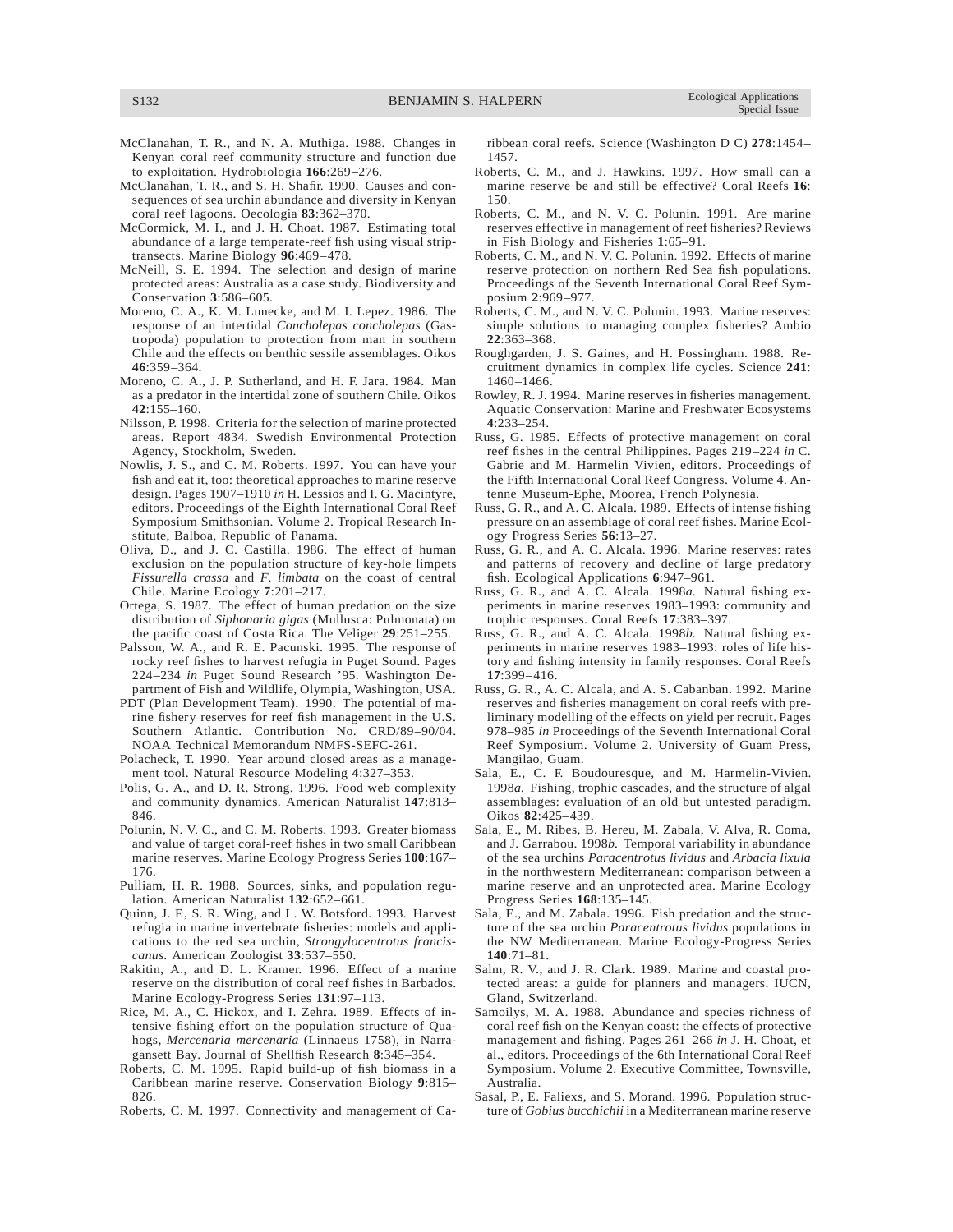and in an unprotected area. Journal of Fish Biology **49**: 352–356.

- Siegfried, W. R., P. A. R. Hockey, and A. A. Crowe. 1985. Exploitation and conservation of brown mussel stocks by coastal people of Transkei. Environmental Conservation **12**:303–307.
- Sluka, R., M. Chiappone, K. M. Sullivan, and R. Wright. 1997. The benefits of a marine fishery reserve for Nassau Grouper *Epinephelus striatus* in the central Bahamas. Pages 1961–1964 *in* H. Lessios and I. G. Macintyre, editors. Proceedings of the Eighth International Coral Reef Symposium. Volume 2. Smithsonian Tropical Research Institute, Balboa, Republic of Panama.
- Steneck, R. S. 1998. Human influences on coastal ecosystems: does overfishing create trophic cascades? Trends in Ecology and Evolution **13**:429–430.
- Stoner, A. W., and M. Ray. 1996. Queen conch, *Strombus gigas*, in fished and unfished locations of the Bahamas: effects of a marine fishery reserve on adults, juveniles, and larval production. Fishery Bulletin (Washington, D.C.) **94**: 551–565.
- Tegner, M. J. 1993. Southern California abalones: can stocks be rebuilt using marine harvest refugia? Canadian Journal of Fisheries and Aquatic Sciences **50**:2010–2018.
- Tupper, M., and F. Juanes. 1999. Effects of a marine reserve on recruitment of grunts (Pisces: Haemulidae) at Barbados, West Indies. Environmental Biology of Fishes **55**:53–63.
- Wallace, S. S. 1999. Evaluating the effects of three forms of marine reserve on northern abalone populations in British Columbia, Canada. Conservation Biology **13**:882–887.
- Walters, C. J., and C. S. Holling. 1990. Large-scale management experiments and learning by doing. Ecology **71**: 2060–2068.
- Wantiez, L., P. Thollot, and M. Kulbicki. 1997. Effects of marine reserves on coral reef fish communities from five islands in New Caledonia. Coral Reefs **16**:215–224.
- Watson, M., and R. F. G. Ormond. 1994. Effect of an artisanal fishery on the fish and urchin populations of a Kenyan coral reef. Marine Ecology Progress Series **109**:115–129.
- Watson, M., R. F. G. Ormond, and L. Holliday. 1997. The role of Kenya's marine protected areas in artisanal fisheries management. Pages 1955–1960 *in* H. Lessios and I. G. Macintyre, editors. Proceedings of the Eighth International Coral Reef Symposium. Volume 2. Smithsonian Tropical Research Institute, Balboa, Republic of Panama.
- Watson, M., D. Righton, T. Austin, and R. Ormond. 1996. The effects of fishing on coral reef fish abundance and diversity. Journal of the Marine Biological Association of the United Kingdom **76**:229–233.
- Weil, E. M., and R. G. Laughlin. 1984. Biology, population dynamics, and reproduction of the queen conch *Strombus gigas* Linne in the archipelago de los Roques National Park. Journal of Shellfish Research **4**:45–62.
- White, A. T. 1988. The effect of community-managed marine reserves in the Philippines on their associated coral reef fish populations. Asian Fisheries Science **2**:27–41.
- Zeller, D. C., and G. R. Russ. 1998. Marine reserves: patterns of adult movement of the coral trout (*Plectropomus leopardus* (Serranidae)). Canadian Journal of Fisheries and Aquatic Sciences **55**:917–924.

#### **APPENDIX**

This appendix includes a summary of the data extracted from the literature reviewed, and the sources from where the data came.

|                                    | Size               |                                  |               |          | Functional group |          |         |         | Biological measure |         |                                         |
|------------------------------------|--------------------|----------------------------------|---------------|----------|------------------|----------|---------|---------|--------------------|---------|-----------------------------------------|
| Reserve                            | (km <sup>2</sup> ) | No. taxa                         | $\mathcal{C}$ | H        | P/I              | I        | D       | B       | S                  | Div     | Reference                               |
| Caribbean                          |                    |                                  |               |          |                  |          |         |         |                    |         |                                         |
| St. Lucia                          | 0.026              |                                  |               |          |                  |          | ND      | $+2$    | $^{+}$             | $+$     | Roberts and<br>Hawkins<br>(1997)        |
| Saba                               | 0.9                | 40 species                       | $\times$      | $\times$ |                  |          | ND      | $+1.9$  | $+$                | $+$     | Polunin and<br><b>Roberts</b><br>(1993) |
| Saba                               | 0.9                | 26 species                       | $\times$      | $\times$ |                  |          | ND      | $+1.09$ | <b>ND</b>          | ND      | Roberts (1995)                          |
| Belize                             | 2.6                | 45 species                       | $\times$      | $\times$ |                  |          | ND      | $+1.9$  | ND                 | $+$     | Polunin and<br>Roberts<br>(1993)        |
| Los Roques,<br>Venezuela           | 4                  | 1 species                        |               |          |                  | $\times$ | $+2.38$ |         | $+1.17$            |         | Weil and<br>Laughlin<br>(1984)          |
| <b>Barbados</b>                    | 2.3                | 89 species                       |               |          |                  |          | $+1.16$ | $^{+}$  | $+1.07$            | $+1.06$ | Rakitin and<br>Kramer<br>(1996)         |
| <b>Barbados</b>                    | 2.3                | 7 species                        | $\times$      |          |                  |          | $+2.15$ |         | $+1.53$            |         | Tupper and<br>Juanes (1999)             |
| Hol Chan,<br>Belize                | 2.6                |                                  |               |          |                  |          |         | $+2.21$ | ND                 |         | Roberts and<br>Polunin<br>(1993)        |
| Hol Chan,<br><b>Belize</b>         | 2.6                | 19 fish fami-<br>lies, 2 inverts | $\times$      | $\times$ | $\times$         | $\times$ | $+2.1$  |         | $^{+}$             | $+1.1$  | Carter and Sed-<br>berry (1997)         |
| Half Moon<br>Caye, Be-<br>lize     | 39.25              | 19 fish fami-<br>lies, 2 inverts | $\times$      | $\times$ | $\times$         | $\times$ | $+2.07$ |         | $^{+}$             |         | Carter and Sed-<br>berry (1997)         |
| Exhuma<br>Sound.<br><b>Bahamas</b> | 456                | 1 species                        | $\times$      |          |                  |          | $^{+}$  |         | $+4.19$ $+1.29$    |         | Sluka et al.<br>(1997)                  |
| Exhuma<br>Sound.<br><b>Bahamas</b> | 456                | 1 species                        |               |          |                  | $\times$ | $+5.31$ |         |                    |         | Stoner and Ray<br>(1996)                |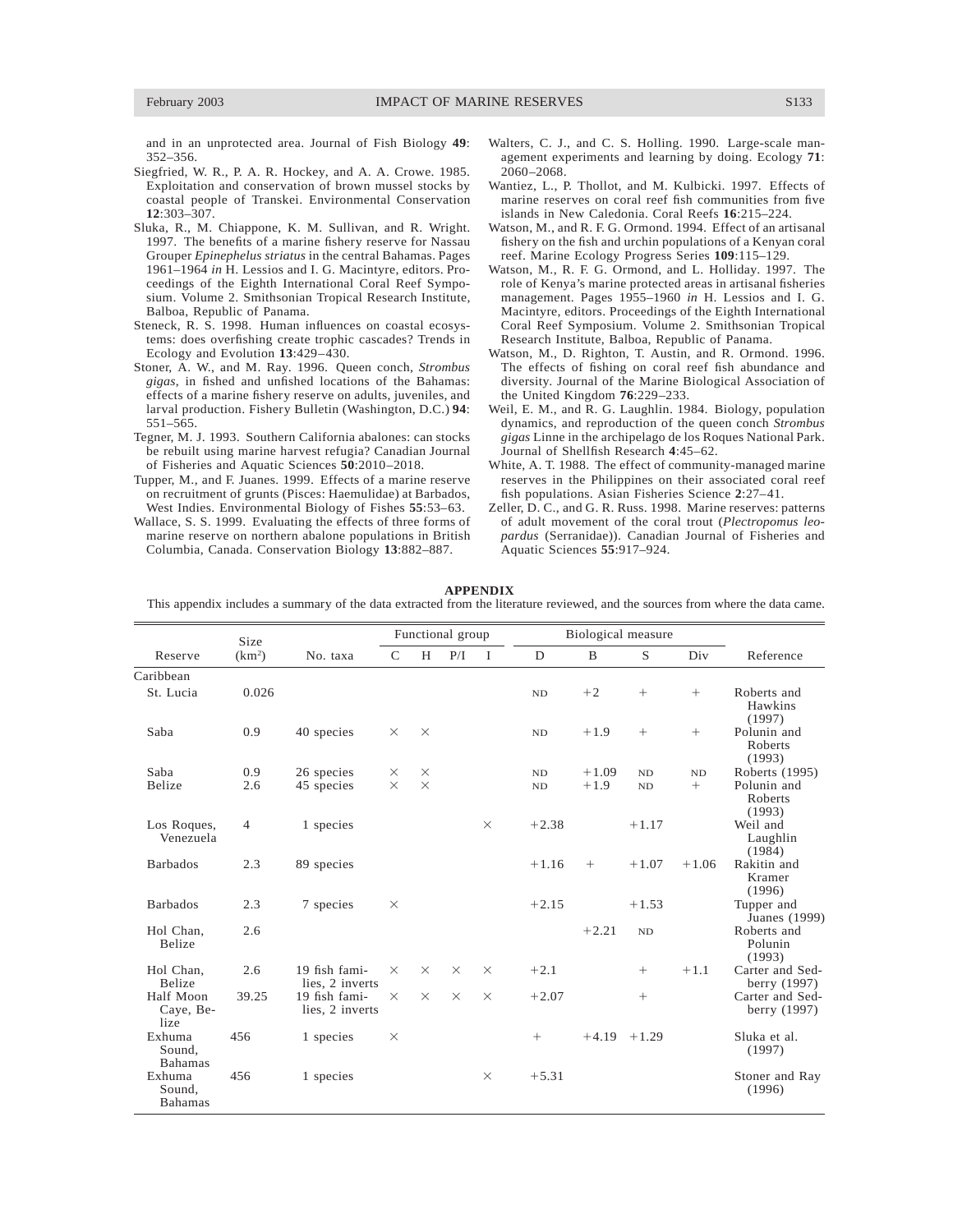APPENDIX. Continued.

|                                                            | Size               |                            |               |          | Functional group |   |                     |                 | Biological measure |               |                                                                               |  |  |
|------------------------------------------------------------|--------------------|----------------------------|---------------|----------|------------------|---|---------------------|-----------------|--------------------|---------------|-------------------------------------------------------------------------------|--|--|
| Reserve                                                    | (km <sup>2</sup> ) | No. taxa                   | $\mathsf{C}$  | H        | P/I              | I | D                   | B               | S                  | Div           | Reference                                                                     |  |  |
| Manuel An-<br>tonio,                                       | 6.82               | 1 species                  |               |          |                  |   | $+1.65$             |                 | $+1.34$            |               | Ortega (1987)                                                                 |  |  |
| Costa Rica<br>SW Pedro<br>Bank Ja-<br>maica<br>Philippines |                    | 13 families                | ×             | $\times$ | $\times$         |   | $+1.22$             | $+1.76$         | $^{+}$             | ND            | Koslow et al.<br>(1998)                                                       |  |  |
| Sumilon                                                    | 0.125              | 102 species                | ×             | $\times$ | $\times$         |   | $+1.56$             |                 |                    | $+1.3$        | Russ and Alca-                                                                |  |  |
| Sumilon                                                    | 0.125              | overall, 4 fami-<br>lies   | $\times$      |          |                  |   | $+2.6$              | $+1.73$         |                    | $^{+}$        | la (1989)<br>Russ and Alca-<br>la (1996)                                      |  |  |
| Sumilon<br>Sumilon                                         | 0.125<br>0.125     | 102 species                | X<br>$\times$ | X        | ×<br>$\times$    |   | $+1.73$<br>$+1.51$  |                 | $^{+}$             | ND            | Russ (1985)                                                                   |  |  |
| Sumilon                                                    | 0.125              | 178 species                |               |          |                  |   | $+1.4$              | $+1.39$         |                    | ND<br>$+1.31$ | Alcala (1988)<br>Russ and Alca-                                               |  |  |
| Sumilon                                                    | 0.125              | 178 species                | $\times$      | X        | ×                |   | ND                  |                 |                    |               | la (1998 <i>a</i> )<br>Russ and Alca-                                         |  |  |
| Apo                                                        | 0.11               | overall, 4 fami-<br>lies   | $\times$      |          |                  |   | $+7.1$              | $+8.0$          |                    |               | la (1998 <i>b</i> )<br>Russ and Alca-<br>la (1996)                            |  |  |
| Apo<br>Apo                                                 | 0.11<br>0.11       | 126 species<br>178 species | X             | X        | ×                |   | $+2.73$<br>ND       | $+1.54$         |                    | $+1.4$<br>ND  | White (1988)<br>Russ and Alca-<br>la (1998a)                                  |  |  |
| Apo                                                        | 0.11               | 178 species                | X             | X        | $\times$         |   | ND                  |                 |                    |               | Russ and Alca-<br>la (1998 <i>b</i> )                                         |  |  |
| Apo                                                        | 0.11               |                            |               |          |                  |   | $+2.73$             |                 |                    |               | Clark et al.<br>(1989)                                                        |  |  |
| Pamilican<br>Pamilican                                     | 0.14<br>0.14       | 126 species                | ×             | $\times$ | $\times$         |   | $+1.89$<br>$+1.89$  |                 |                    | $+1.25$       | White (1988)<br>Clark et al.<br>(1989)                                        |  |  |
| Balicasag<br>Balicasag                                     | 0.08<br>0.08       | 126 species                | $\times$      | $\times$ | $\times$         |   | $+1.45$<br>$+1.45$  |                 |                    | $+1.03$       | White (1988)<br>Clark et al.<br>(1989)                                        |  |  |
| Sumilon<br>"outside"                                       | 0.375              | overall, 4 fami-<br>lies   | $\times$      |          |                  |   | $+5.2$              | $+4.1$          |                    |               | Russ and Alca-<br>la (1996)                                                   |  |  |
| Sumilon<br>"outside"                                       | 0.375              | 178 species                |               |          |                  |   | ${\rm ND}$          | $+1.8$          |                    | ${\rm ND}$    | Russ and Alca-<br>la (1998 <i>a</i> )                                         |  |  |
| Sumilon<br>"outside"                                       | 0.375              | 178 species                | $\times$      | X        | ×                |   | $\rm ND$            |                 |                    |               | Russ and Alca-<br>la (1998b)                                                  |  |  |
| New Caledonia<br>Amedee                                    | 2.8                |                            |               |          |                  |   | $+4.5$              | $+9.5$          |                    | $+2.43$       | Wantiez et al.                                                                |  |  |
| Signal                                                     | 4.3                |                            |               |          |                  |   | $+1.35$             | $+3.5$          |                    | $+1.42$       | (1997)<br>Wantiez et al.                                                      |  |  |
| Laregnere                                                  | 8.5                |                            |               |          |                  |   | $+4.29$             | $+3.7$          |                    | $+1.9$        | (1997)<br>Wantiez et al.                                                      |  |  |
| Maitre                                                     | 9                  |                            |               |          |                  |   | $+2.71$             | $+3.21$         |                    | $+1.5$        | (1997)<br>Wantiez et al.                                                      |  |  |
| Bailly                                                     | 2.4                |                            |               |          |                  |   | $+2.0$              | $+1.44$         |                    | $+1.29$       | (1997)<br>Wantiez et al.<br>(1997)                                            |  |  |
| All five re-<br>serves                                     | 27                 | 214 species                | ×             | ×        | X                |   | $+1.38$             | $+3.47$         |                    | $+1.57$       | Wantiez et al.<br>(1997)                                                      |  |  |
| Fiji<br>Unnamed                                            | 9.4                | 83 species                 | ×             | $\times$ | ×                |   | $^{+}$              | $\! + \!\!\!\!$ |                    |               | Jennings and<br>Polunin<br>(1996)                                             |  |  |
| <b>Great Barrier Reef</b><br>Lizard Island                 | 9.9                | 1 species                  |               |          |                  |   | $+1.2$              |                 |                    |               | Zeller and Russ                                                               |  |  |
| <b>Boult Reef</b>                                          | 3.42               | 33 species                 | $\times$      |          |                  |   | $^{+}$              |                 | $\! + \!\!\!\!$    |               | (1998)<br>Beinssen                                                            |  |  |
| Glow and<br>Yankee                                         | 25.15              | 1 species                  | X             |          |                  |   | $+2.58$             |                 | ND                 |               | (1989)<br>Ferreira and<br>Russ (1995)                                         |  |  |
| Reefs<br>Heron Island<br>Unamed on<br><b>GBR</b>           | 12                 | 1 species                  |               |          |                  |   | $+3.77$<br>$\rm ND$ |                 | ND<br>$^{+}$       |               | Craik (1981)<br>Ayling and<br>Ayling<br>$(1986)$ (in<br>Jones et al.<br>1992) |  |  |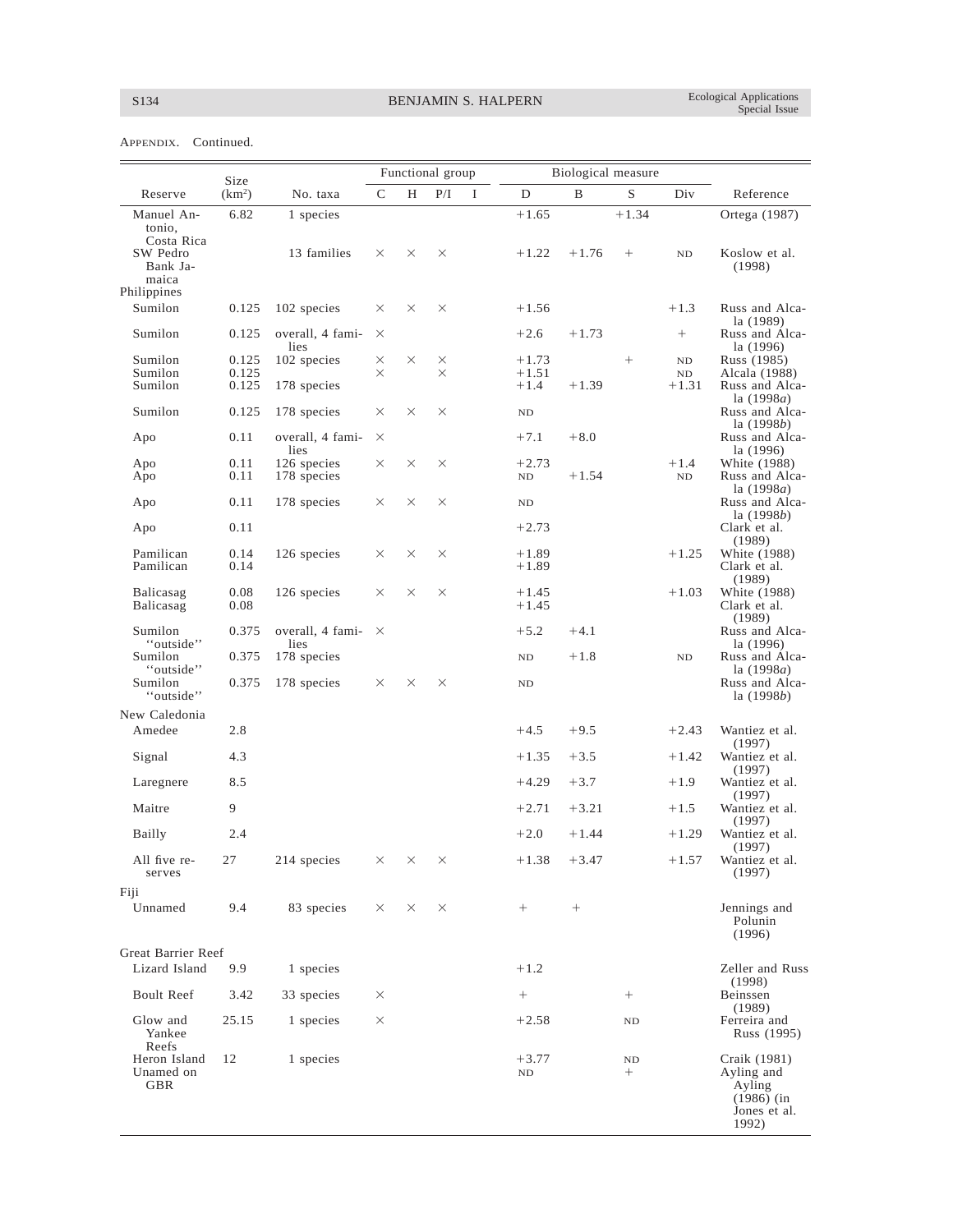APPENDIX. Continued.

|                                                                                                     | Functional group<br>Biological measure<br>Size |                            |               |          |           |                      |                    |                    |                    |                    |                                                           |
|-----------------------------------------------------------------------------------------------------|------------------------------------------------|----------------------------|---------------|----------|-----------|----------------------|--------------------|--------------------|--------------------|--------------------|-----------------------------------------------------------|
| Reserve                                                                                             | (km <sup>2</sup> )                             | No. taxa                   | $\mathbf C$   | H        | $\rm P/I$ | I                    | D                  | B                  | S                  | Div                | Reference                                                 |
| Red Sea                                                                                             |                                                |                            |               |          |           |                      |                    |                    |                    |                    |                                                           |
| Ras Moha-<br>med, Sinai                                                                             | 21.1                                           | 45 species                 | X             | X        | $\times$  |                      | ND<br>(0.85)       | $\rm ND$<br>(0.66) | ND                 | $\rm ND$<br>(0.93) | Roberts and<br>Polunin<br>(1992)                          |
| Ahkziv                                                                                              | 1.5                                            | 1 species                  |               |          |           | X                    | $\! + \!\!\!\!$    |                    |                    |                    | Spanier (1994)<br>(in Childress)<br>1997)                 |
| Kenya                                                                                               |                                                |                            |               |          |           |                      |                    |                    |                    |                    |                                                           |
| Malindi                                                                                             |                                                |                            |               |          |           | ×                    | $+16.57$           |                    | $+1.42$            |                    | McClanahan<br>and Muthiga                                 |
| Malindi and<br>Watuma                                                                               | 10                                             |                            |               | $\times$ | $\times$  | $\times$             | $+3.58$            |                    |                    | $\! + \!\!\!\!$    | (1998)<br>McClanahan<br>and Shafir                        |
| Malindi and                                                                                         | 10                                             | 81 species $+$             | $\times$      |          |           | ×                    | $+2.6$             | $+27.7$            |                    |                    | (1990)<br>McClanahan                                      |
| Watuma<br>Kisite                                                                                    | 15                                             | algae, coral<br>51 species | ×             |          | $\times$  | $\times$             | ND                 | $^{+}$             |                    |                    | (1997)<br>Watson and Or-                                  |
| Kisite                                                                                              | 15                                             |                            | $\times$      | $\times$ | X         |                      | $+1.19$            |                    |                    | $\rm ND$           | mond (1994)<br>Watson et al.                              |
| Kisite                                                                                              | 15                                             | 23 species                 | ×             |          |           |                      |                    |                    |                    |                    | (1996)<br>Watson et al.                                   |
|                                                                                                     |                                                |                            |               |          |           |                      |                    |                    |                    |                    | (1997)                                                    |
| Mombasa                                                                                             | 10                                             | 10 families $+$<br>others  | $\times$      | $\times$ | $\times$  |                      | $+2.0$             | $+15.5$            | $+2.04$            | $+2.0$             | McClanahan<br>and Kaunda-<br>Arara (1996)                 |
| Malindi, Wa-<br>tamu, and<br>Kisite                                                                 | 25                                             | 127 species                |               |          |           | X                    | $\rm ND$<br>(0.91) |                    |                    | $\! + \!\!\!\!$    | McClanahan<br>(1989)                                      |
| Malindi, Wa-<br>tamu, and<br>Kisite                                                                 | 25                                             | 118 species                | ×             | ×        | $\times$  | ×                    | $+2.27$            |                    |                    | $+1.92$            | McClanahan<br>(1994)                                      |
| Malindi, Wa-846<br>tamu, Kis-<br>ite, Mako<br>Kokwe,<br>Simam-<br>bya, Ar-<br>letts, and<br>Kiwaiyu |                                                | 188 species                | X             |          |           |                      | <b>ND</b>          | ND                 |                    | $^{+}$             | Samoilys<br>(1998)                                        |
| Southeastern Africa                                                                                 |                                                |                            |               |          |           |                      |                    |                    |                    |                    |                                                           |
| Mayotte Is-<br>land                                                                                 | 5.25                                           | 239 species                | $\times$      | $\times$ | X         |                      | ND<br>(0.83)       | $+2.54$            |                    | $\rm ND$<br>(1.01) | Letourneur<br>(1996)                                      |
| Cousin Is-<br>land, Sey-<br>chelles                                                                 | 1.2                                            | 115 species                | $\times$      |          | ×         |                      |                    | $+1.67$            |                    | $^{+}$             | Jennings et al.<br>(1996)                                 |
| Sainte Anne                                                                                         | 10                                             | 115 species                | X             |          | $\times$  |                      |                    | $+2.5$             |                    | $\! + \!\!\!\!$    | Jennings et al.<br>(1996)                                 |
| South Africa                                                                                        |                                                |                            |               |          |           |                      |                    |                    |                    |                    |                                                           |
| De Hoop                                                                                             | 230                                            | 10 species                 | ×             |          |           |                      | $+3.64$            |                    | ${\rm ND}$         |                    | Bennett and<br>Attwood                                    |
| Dwesa                                                                                               | 39                                             | 8 species                  |               |          |           | $\times$             |                    |                    |                    | $-0.73$            | (1991)<br>Hockey and<br>Bosman                            |
| Dwesa<br>Dwesa                                                                                      | 39<br>39                                       | 1 species<br>1 species     |               |          |           | $\times$<br>$\times$ | $+4.5$             | $+8.5$             | $+1.16$<br>$+1.28$ |                    | (1986)<br>Lasiak (1993)<br>Siegfriend et al.              |
| Hluleka                                                                                             | $\overline{4}$                                 |                            |               |          |           | $\times$             |                    |                    |                    | $-0.83$            | (1985)<br>Hockey and<br>Bosman                            |
| Isi Laka                                                                                            |                                                | 7 species                  |               |          |           | $\times$             | $-0.74$            |                    |                    | $-0.63$            | (1986)<br>Hockey and<br>Bosman                            |
| Tsitsikamma<br>Tsitsikamma                                                                          | 300<br>300                                     | 2 species<br>3 species     | ×<br>$\times$ |          |           |                      | $\rm ND$<br>$+4.2$ |                    | $+1.12$<br>$+1.33$ |                    | (1986)<br>Buxton (1993)<br>Buxton and<br>Smalle<br>(1989) |
| North America<br>Naranganset<br>Bay, RI                                                             | 1.07                                           | 1 species                  | X             |          | X         |                      | $+2.44$            |                    | $+2.0$             |                    | Rice et al.<br>(1989)                                     |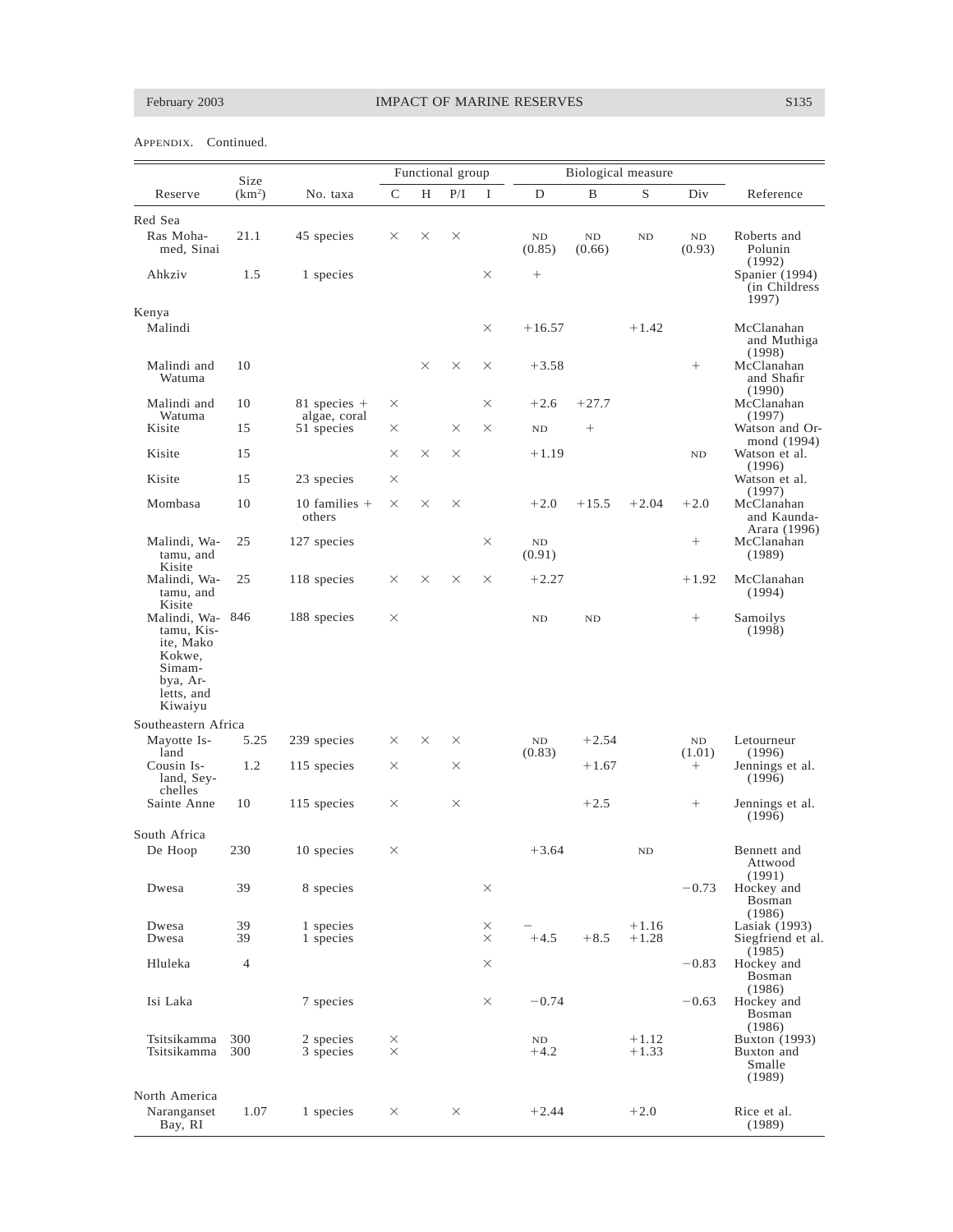| APPENDIX. Continued. |  |
|----------------------|--|
|                      |  |

|                                                                            | Size               |             |             |          | Functional group |          | Biological measure  |                    |                    |                    |                                                             |  |  |
|----------------------------------------------------------------------------|--------------------|-------------|-------------|----------|------------------|----------|---------------------|--------------------|--------------------|--------------------|-------------------------------------------------------------|--|--|
| Reserve                                                                    | (km <sup>2</sup> ) | No. taxa    | $\mathbf C$ | H        | P/I              | I        | D                   | B                  | $\mathbf S$        | Div                | Reference                                                   |  |  |
| Hopkins, CA                                                                | 2.75               | 10 species  | $\times$    |          |                  |          | $\rm ND$<br>(1.56)  |                    | $+1.21$            | $\rm ND$           | Paddock and<br>Estes (unpub-                                |  |  |
| Point Lobos,<br>CA                                                         | 3.14               | 10 species  | $\times$    |          |                  |          | $\rm ND$<br>(1.13)  |                    | $+1.26$            | $\rm ND$           | lished data)<br>Paddock and<br>Estes (unpub-                |  |  |
| Big Creek,<br>CA                                                           | 6.78               | 10 species  | $\times$    |          |                  |          | $\rm ND$<br>(1.23)  |                    | ND                 | ND                 | lished data)<br>Paddock and<br>Estes (unpub-                |  |  |
| Edmonds<br>Underwa-<br>ter Park,<br>WA                                     | 0.002              | 3 species   | $\times$    |          |                  |          | $^{+}$              |                    | $^{+}$             |                    | lished data)<br>Palsson and Pa-<br>cunski (1995)            |  |  |
| Shady Cove,                                                                | 1.71               | 3 species   | ×           |          |                  |          | $+1.76$             |                    | $^{+}$             |                    | Palsson and Pa-                                             |  |  |
| WA<br>Two re-<br>serves,                                                   | 1.712              | 3 species   | $\times$    |          |                  |          |                     |                    | $+1.28$            |                    | cunski (1995)<br>Palsson and Pa-<br>cunski (1995)           |  |  |
| WA<br>Manele, HI<br>Kealakakua,<br>HI                                      | 1.25<br>1.28       |             |             |          |                  |          | $+1.06$<br>$+1.57$  | $+1.24$<br>$+4.13$ |                    | $-0.96$<br>$+1.02$ | Grigg (1994)<br>Grigg (1994)                                |  |  |
| Huanama,<br>Honolua,<br>Manale,<br>Molokini,<br>and Kea-<br>lakakua,<br>HI |                    |             |             |          |                  |          | $+1.35$             | $+1.61$            | $\! + \!\!\!\!$    | $+1.07$            | Grigg (1994)                                                |  |  |
| Kennedy<br>Space<br>Center, FL                                             | 39.6               | 50 species  | $\times$    | $\times$ | $\times$         |          | $+1.51$             |                    |                    | ND                 | Johnson et al.<br>(1999)                                    |  |  |
| Molasses                                                                   | 0.9                | 132 species | ×           |          |                  |          | $+6.1$              |                    | $^{+}$             | $-0.93$            | Bohnsack                                                    |  |  |
| Reef, FL<br>French Reef,                                                   | 0.37               | 132 species | $\times$    |          |                  |          | $+1.65$             |                    |                    | $-0.93$            | (1981)<br>Bohnsack                                          |  |  |
| FL<br>Looe Key                                                             | 15.54              | 3 families  | $\times$    |          | $\times$         |          | $-0.67$             |                    |                    | $\! + \!\!\!\!$    | (1981)<br>Clark et al.                                      |  |  |
| Reef, FL<br>Looe Key<br>Reef, FL                                           | 15.54              | 1 species   |             |          |                  | $\times$ | ND                  |                    |                    |                    | (1989)<br>Hunt et al.<br>$(1991)$ (in<br>Childress<br>1997) |  |  |
| Dry Tortu-<br>gas, FL                                                      | 190                | 1 species   |             |          |                  | $\times$ | $+4.5$              |                    |                    |                    | Hunt et al.<br>$(1991)$ (in<br>Childress<br>1997)           |  |  |
| Fort Jeffer-<br>son, FL                                                    | 19                 | 1 species   |             |          |                  | $\times$ | $+1.55$             |                    |                    |                    | Davis (1997)                                                |  |  |
| "Prison Re-<br>serve,"<br>B.C.                                             |                    | 1 species   |             |          |                  | $\times$ | $+1.22$             |                    | $+1.15$            |                    | Wallace (1999)                                              |  |  |
| "Ecological<br>Reserve."<br>B.C                                            |                    | 1 species   |             |          |                  | ×        | $+1.11$             |                    | $\rm ND$<br>(0.99) |                    | <b>Wallace</b> (1999)                                       |  |  |
| Chile                                                                      |                    |             |             |          |                  |          |                     |                    |                    |                    |                                                             |  |  |
| Las Cruces                                                                 | 0.044              | 2 species   |             |          |                  | $\times$ | $+10.63$            |                    | $\! + \!\!\!\!$    |                    | Castilla and<br>Duran (1985)                                |  |  |
| Las Cruces                                                                 | 0.044              | 1 species   |             |          |                  | $\times$ | $+1.96$             | $+7.26$            | $+1.72$            |                    | Castilla and<br>Bustamante<br>(1989)                        |  |  |
| Las Cruces                                                                 | 0.044              | 6 species   |             |          |                  | $\times$ | $^{+}$              |                    |                    | $\! + \!\!\!\!$    | Duran and Cas-<br>tilla (1989)                              |  |  |
| Las Cruces                                                                 | 0.044              | 1 species   |             |          |                  |          | $\rm ND$            | $\! + \!\!\!\!$    | $\! + \!\!\!\!$    |                    | Bustamante and<br>Castilla<br>(1990)                        |  |  |
| Las Cruces                                                                 | 0.044              | 2 species   |             |          |                  | $\times$ | ${\rm ND}$<br>(0.8) |                    | $^{+}$             |                    | Oliva and Cas-<br>tilla (1986)                              |  |  |
| Las Cruces                                                                 | 0.044              | 3 species   |             |          |                  | X        |                     | $+4.67$            |                    |                    | Duran et al.<br>(1987)                                      |  |  |
| Mehuin                                                                     | 0.006              | 6 species   |             |          |                  | X        | $+9.56$             |                    | $^{+}$             |                    | Moreno et al.<br>(1986)                                     |  |  |